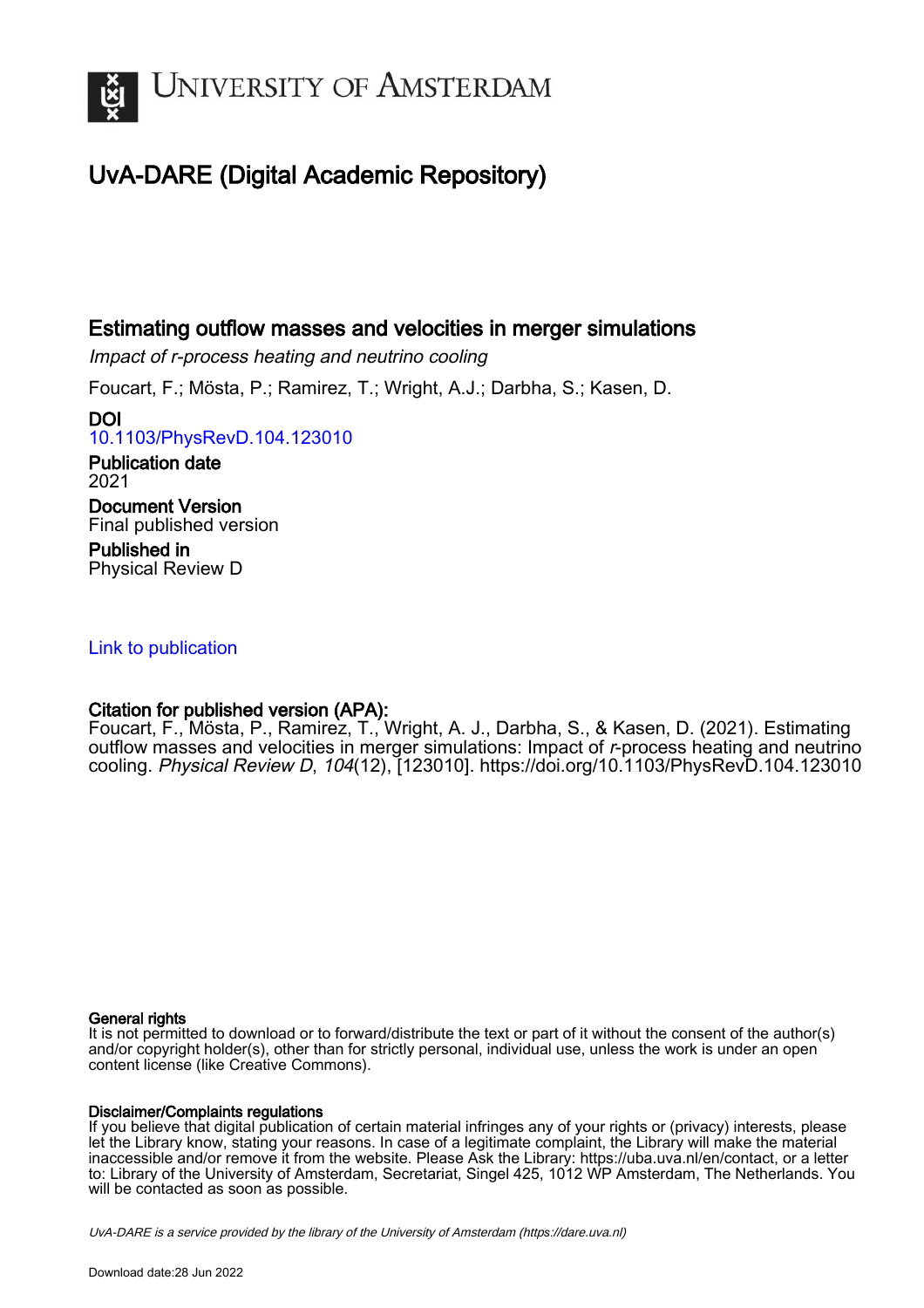### Estimating outflow masses and velocities in merger simulations: Impact of r-process heating and neutrino cooling

Francois Foucart<sup>®</sup>,<sup>1</sup> Philipp Mösta,<sup>2</sup> Teresita Ramirez,<sup>1,3,4</sup> Alex James Wright<sup>®</sup>,<sup>5,6</sup> Siva Darbha,<sup>7</sup> and Daniel Kasen<sup>7,8,9</sup>

<sup>1</sup>Department of Physics and Astronomy, University of New Hampshire,

9 Library Way, Durham New Hampshire 03824, USA <sup>2</sup>

GRAPPA, Anton Pannekoek Institute for Astronomy and Institute of High-Energy Physics,

University of Amsterdam, Science Park 904, 1098 XH Amsterdam, Netherlands <sup>3</sup>

 ${}^{3}$ Gravitational Wave Physics and Astronomy Center, California State University Fullerton,

Fullerton, California 92834, USA<br><sup>4</sup>Center for Interdisciplinary Exploration and Research in Astrophysics (CIERA), Physics and Astronomy, Northwestern University, Evanston, Illinois 60202, USA <sup>5</sup>

<sup>5</sup>Mathematical Sciences and STAG Research Centre, University of Southampton, SO17 1BJ, UK

<sup>6</sup>Next Generation Computational Modelling Group, University of Southampton, SO16 7PP, UK

 $^7$ Department of Physics, University of California, Berkeley, Berkeley, California 94720, USA

 ${}^{8}$ Department of Astronomy and Theoretical Astrophysics Center, University of California,

Berkeley, Berkeley, California 94720, USA<br><sup>9</sup>Nuclear Science Division, Lawrence Berkeley National Laboratory, Berkeley, California 94720, USA

(Received 8 September 2021; accepted 3 November 2021; published 2 December 2021)

The determination of the mass, composition, and geometry of matter outflows in black hole–neutron star and neutron star–neutron star binaries is crucial to current efforts to model kilonovae and to understand the role of neutron star merger in r-process nucleosynthesis. In this manuscript, we review the simple criteria currently used in merger simulations to determine whether matter is unbound and what the asymptotic velocity of ejected material will be. We then show that properly accounting for both heating and cooling during r-process nucleosynthesis is important to accurately predict the mass and kinetic energy of the outflows. These processes are also likely to be crucial to predict the fall-back timescale of any bound ejecta. We derive a model for the asymptotic velocity of unbound matter and binding energy of bound matter that accounts for both of these effects and that can easily be implemented in merger simulations. We show, however, that the detailed velocity distribution and geometry of the outflows can currently only be captured by full three-dimensional fluid simulations of the outflows, as nonlocal effect ignored by the simple criteria used in merger simulations cannot be safely neglected when modeling these effects. Finally, we propose the introduction of simple source terms in the fluid equations to approximately account for heating/cooling from r-process nucleosynthesis in future seconds-long three-dimensional simulations of merger remnants, without the explicit inclusion of out-of-nuclear statistical equilibrium reactions in the simulations.

DOI: [10.1103/PhysRevD.104.123010](https://doi.org/10.1103/PhysRevD.104.123010)

#### I. INTRODUCTION

Multimessenger observations of neutron star–neutron star (NSNS) and black hole–neutron star (BHNS) binaries provide us with information about the properties of dense matter  $[1-3]$  $[1-3]$  $[1-3]$  $[1-3]$  $[1-3]$ , the origin of heavy elements  $[4-6]$  $[4-6]$  $[4-6]$  $[4-6]$  $[4-6]$ , the population of compact objects [[7](#page-11-4)], their formation mechanism [[8](#page-11-5)], and even the expansion rate of the Universe [\[9,](#page-11-6)[10\]](#page-11-7). So far, one NSNS merger (GW170817) has been observed through both gravitational and electromagnetic waves [[11](#page-11-8)–[25](#page-12-0)]. A few additional mergers that likely involved at least one neutron star have been observed in gravitational waves only, most notably the likely NSNS merger GW190425 [\[26\]](#page-12-1) and the likely BHNS mergers GW200105 and GW200115 [[27](#page-12-2)]. A much larger number of

likely binary mergers have also been observed for decades as short gamma-ray bursts [\[28](#page-12-3)–[32](#page-12-4)], and a small number of these gamma-ray bursts were followed by optical/infrared transients (kilonovae) that may have been powered by radioactive decays in the matter ejected by BHNS and/or NSNS mergers [[33](#page-12-5)–[36\]](#page-12-6).

While observing mergers through gravitational waves, gamma-ray bursts, or kilonovae alone is certainly valuable, the outsize scientific impact of GW170817 has clearly demonstrated the value of multimessenger observations of these systems. However, the interpretation of electromagnetic signals powered by NSNS and BHNS mergers remains difficult. Gamma-ray burst observations provide very limited information about the properties of the merging compact objects beyond the likely presence of a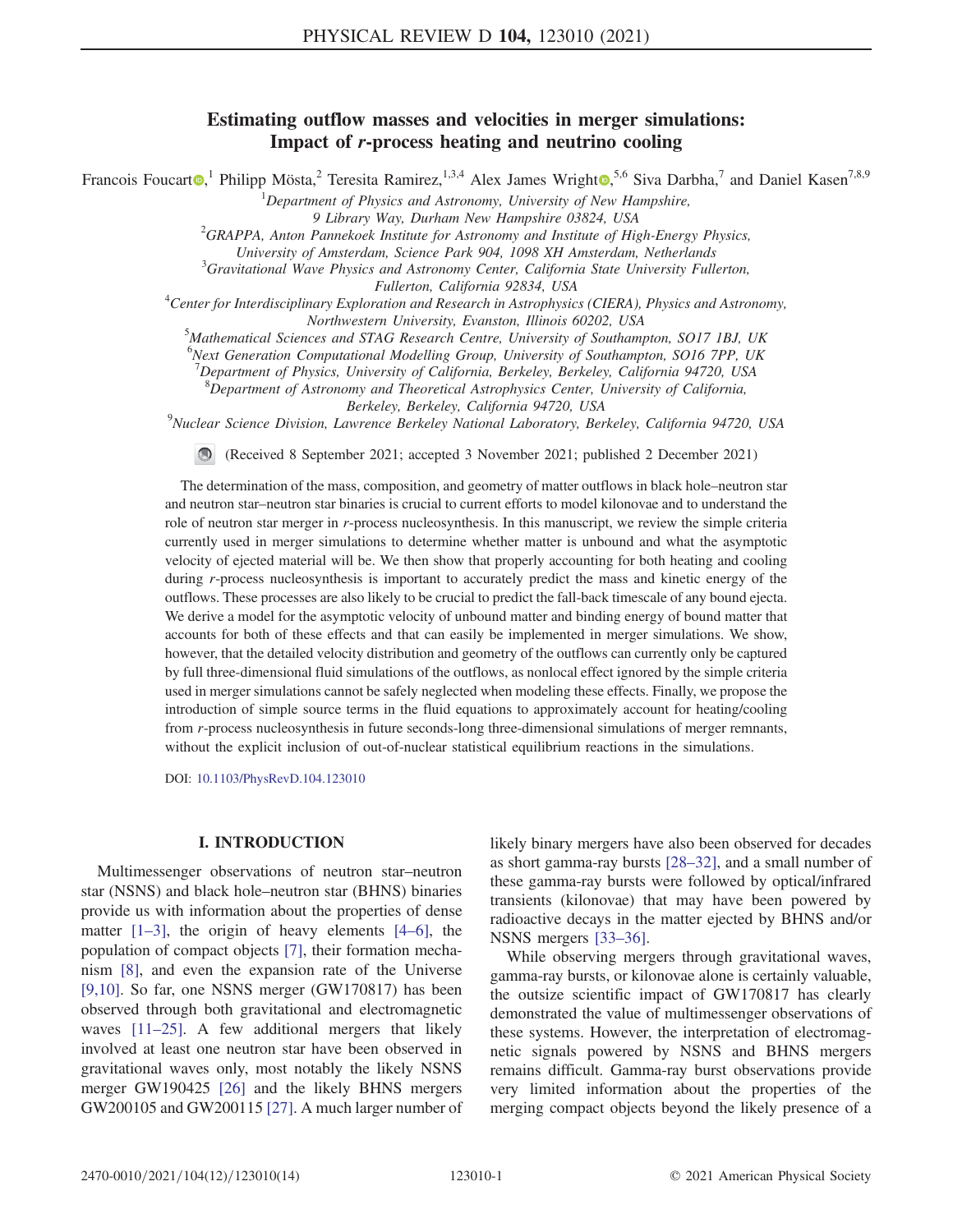neutron star, in large part because the exact process powering these bursts remains poorly understood today. Kilonovae, which are powered by radioactive decay of the elements produced through r-process nucleosynthesis in neutron rich outflows [[4](#page-11-2)[,37](#page-12-7)–[39\]](#page-13-0), are in theory easier to connect to the masses, sizes, and spins of merging compact objects: the magnitude, color, and duration of a kilonova are strongly impacted by the mass, velocity, and composition of the matter ejected by a merger [[40](#page-13-1)], and the properties of these outflows can themselves be connected to the properties of the merging compact objects. Nevertheless, uncertainties in the numerical simulations used to model these outflows, in the properties of the elements produced during the r-process, and in the heating rate of the ejecta due to radioactive decays create significant difficulties when attempting to interpret kilonovae signals, with highly uncertain error bars in any inference made about the parameters of the merging compact objects (see, e.g., Refs. [\[41](#page-13-2)–[43](#page-13-3)]). Material that is initially ejected by the merger yet remains bound to the postmerger remnant may also have a significant impact on late electromagnetic emission from the merger. In particular, late accretion onto the postmerger remnant may power x-ray emission in short gamma-ray bursts [\[44\]](#page-13-4), including in GW170817 [\[45,](#page-13-5)[46](#page-13-6)]. The fall-back timescale and associated x-ray light curves are likely to be impacted by heating/cooling of the ejecta during r-process nucleosynthesis [\[44,](#page-13-4)[47](#page-13-7),[48](#page-13-8)].

Predicting the properties of matter outflows in NSNS and BHNS mergers is crucial to our ability to perform detailed analysis of postmerger electromagnetic signals. Such predictions are typically made by developing analytical fits to the results of merger and postmerger simulations of these systems [[43](#page-13-3),[49](#page-13-9)–[53\]](#page-13-10). A reliable determination of the properties of unbound material in merger simulations is accordingly important to current modeling efforts. Unfortunately, the finite size of computational grids, finite length of numerical simulations, and approximate treatment of nuclear physics in these simulations can make it difficult to robustly determine whether a given region of a simulation contains bound or unbound material. Historically, most general relativistic simulations have determined whether matter is bound or unbound by assuming that all matter beyond a certain radius follows geodesics of a time-independent metric [\[54\]](#page-13-11). This ignores potentially important cooling (e.g., neutrino emission associated with  $\beta$  decay of neutron-rich nuclei during r-process nucleosynthesis) and heating terms (e.g., thermalization of the energy released by the  $r$  process) as well as the impact of pressure forces and time variations in the metric after the end of the numerical simulations. An alternative method, commonly used today, is to rely on the general relativistic Bernoulli criterion, which assumes a steady-state flow in a time-independent metric. This criterion partially accounts for the decompression of the fluid, and the conversion of internal and/or thermal energy into kinetic energy, but

ignores neutrino cooling and the evolution of the metric in time.

In practice, the Bernoulli criterion tends to overestimate the mass of unbound material, while the geodesic criterion tends to underestimate it, and differences between the predictions of the two methods can be large. For example, the Bernoulli criterion can predict more than twice as much unbound matter than the geodesic criterion for hot outflows close to NSNS merger remnants [\[55\]](#page-13-12). As the material expands and cools down, however, the two criteria will begin to agree. As the Bernoulli criteria accounts for the thermal energy of the outflows, one would expect it to perform better for hot outflows close to the remnant; the Bernoulli criteria have thus been particularly useful to study polar outflows in NSNS binaries (see, e.g., Ref. [\[56\]](#page-13-13)). For cold ejecta, on the other hand, it is not as clear which criterion performs best; some simulations have shown that the Bernoulli criterion flags as unbound material that in fact never expands enough to make use of its internal energy before falling back onto the remnant [[57](#page-13-14)].

As long as one neglects nuclear reactions in the outflows, these two criteria will both converge to the correct answer as matter moves away from the remnant. Accordingly, they do a good job of predicting matter outflows in simulations using simple, composition-independent equations of state with limited microphysics. In a realistic merger, however, the energy released through r-process nucleosynthesis will be partially thermalized in the ejecta and partially lost to neutrino emission [\[44](#page-13-4)]. The ∼3 MeV per nucleon deposited in the ejecta by r-process nucleosynthesis for neutron-rich matter  $(Y_e \leq 0.1)$  can have a significant impact on the dynamics of the outflows. It is, for example, enough to bring marginally bound matter to an asymptotic velocity  $v \sim 0.08c$ . Including r-process heating thus leads to a correction to the asymptotic velocity of unbound matter [\[58](#page-13-15),[59\]](#page-13-16) and to predictions for the mass of matter ejected by a merger. Whether  $r$ -process heating is sufficient to unbind marginally bound material is, however, a complex question that depends on how the orbital timescale and heating timescale compare [\[44\]](#page-13-4).

Heating due to r-process nucleosynthesis is generally not directly included in general relativistic merger simulations; the timescale for the r-process is  $\sim$ 1 s, while merger simulations are typically continued for  $\leq 0.1$  s postmergers. Only a few long-term simulations of the ejecta have been performed so far, including continuations of the smoothed particle hydrodynamics merger simulations of Refs. [\[60](#page-13-17)[,61\]](#page-13-18) in Refs. [\[62,](#page-13-19)[63](#page-13-20)], a postprocessing of the general relativistic, grid-based BHNS merger simulations of Ref. [[58](#page-13-15)] in Ref. [[64](#page-13-21)], and postprocessing the evolution of the outflows observed in simulations of postmerger remnants of Ref. [[65](#page-13-22)] in Ref. [[59\]](#page-13-16). Using a careful implementation of the Bernoulli criterion, it is possible to partially correct for energy deposition from the  $r$  process in merger simulations; e.g., Refs. [[55](#page-13-12),[66](#page-13-23)] use versions of the Bernoulli criteria that effectively thermalize ∼100% of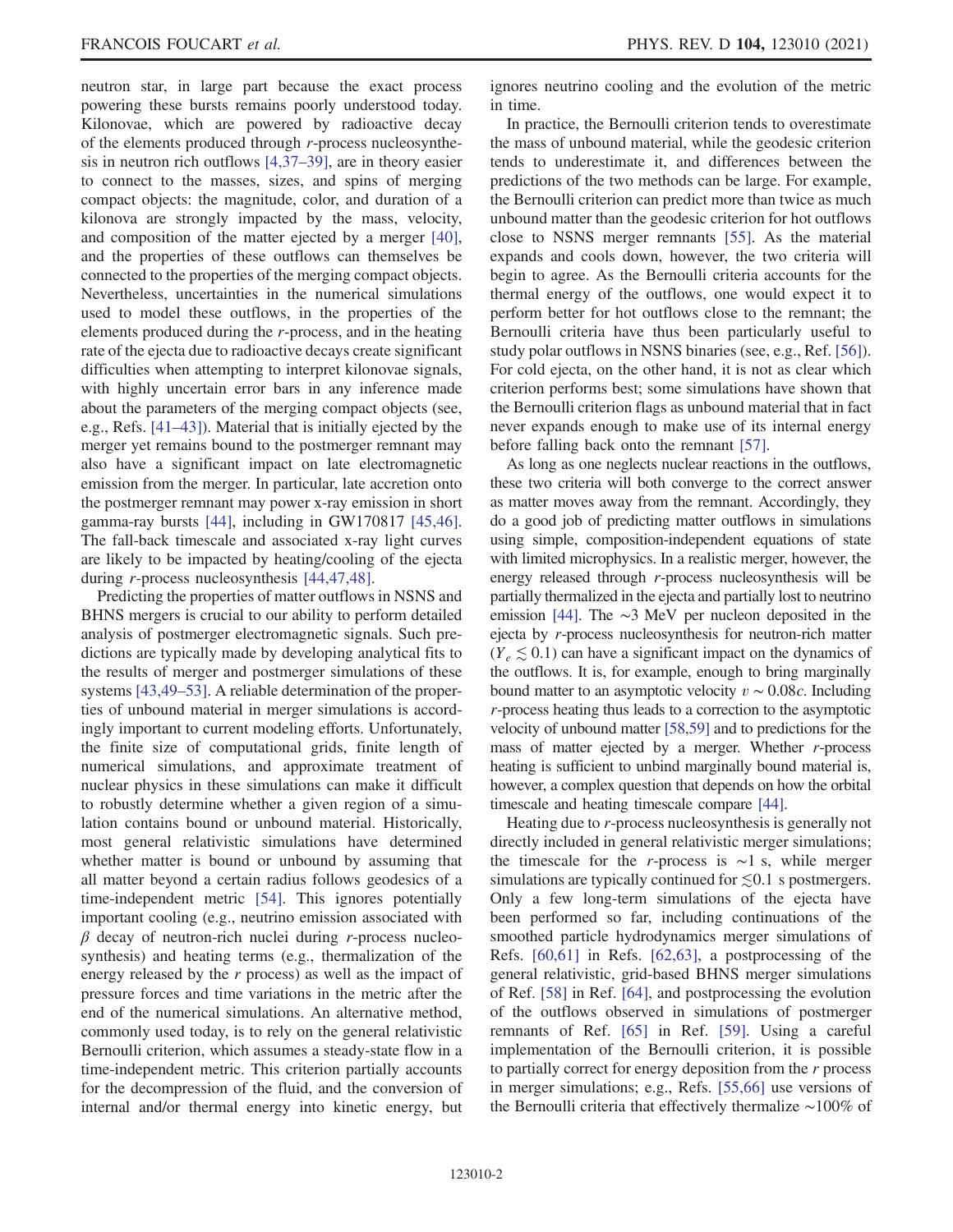the energy released by the  $r$  process in the ejecta. Accounting for both r-process heating and neutrino losses, however, requires more care in the definition of unbound matter. In this manuscript, we investigate a few potential methods to predict whether a given region of a simulation contains unbound material or not, including new criteria that attempt to account for neutrino cooling and thermalization efficiency in the outflows.

In Sec. [II,](#page-3-0) we first review the geodesic criterion as well as various implementations of the Bernoulli criterion that effectively account in different ways for r-process heating and thermalization. Based on this discussion, we then propose an improved version of the Bernoulli criterion that explicitly accounts for both r-process heating and thermalization efficiency, for any initial composition of the outflows. We note that we use a formalism that makes explicit its assumptions about the energy released by the r process and the losses due to neutrino emission. This will allow us to modify the algorithm as needed when improved estimates for these quantities become available. We additionally rely on the study of r-process heating in initially bound outflows performed by Desai et al. [[47](#page-13-7)] to estimate what part of the initially bound matter is heated fast enough by the  $r$  process to become unbound before reaching apoastron. Finally, we discuss how our simple model can be adapted to approximately include both  $r$ -process heating and neutrino cooling in future seconds-long general relativistic simulations performed using standard finite volume methods, without the inclusion of complex outof-nuclear statistical equilibrium nuclear reaction network.

In Sec. [III](#page-7-0), we then compare the predictions of these different models for BHNS and NSNS mergers and additionally compare these results to the outflows measured in a three-dimensional (3D) smoothed-particle hydrodynamics simulation of BHNS merger outflows that does follow the outflows for multiple seconds and includes an explicit heating term [[64](#page-13-21)]. We argue that in relatively short merger simulations including both future cooling and future heating terms is crucial to properly account for the energy budget of the outflows. On the other hand, we note that none of these simple models properly predicts the detailed distribution of outflow velocities observed in hydrodynamics simulations, emphasizing the need to postprocess simulations results to properly determine the geometry of merger outflows.

#### <span id="page-3-0"></span>II. OUTFLOW MODELS: UNBOUND MATTER AND ASYMPTOTIC VELOCITY

#### A. Geodesic criterion

The simplest method often used in numerical simulations to estimate whether a fluid element is unbound, and what its asymptotic velocity might be, is the geodesic criterion. When using that criterion, we make the assumption that the ejecta follows spacetime geodesics in a time-independent, asymptotically flat spacetime [[54\]](#page-13-11). Then, the time component of the 4-velocity 1-form  $(u_t)$  is a conserved quantity. A particle following a geodesic is unbound if  $u_t < -1$ , and its Lorentz factor at infinity ( $\Gamma_{\infty}$ ) is given by

$$
\Gamma_{\infty} = -u_t. \tag{1}
$$

We note that if  $\Gamma_{\infty} - 1 < 0$  we can instead interpret that quantity as the specific gravitational binding energy of the matter at late times and use that estimate to obtain approximate values for the orbital timescale of that bound material, and thus its fall-back timescale. This will remain true for other estimates of  $\Gamma_{\infty}$  derived in this manuscript, and is discussed in more detail in Secs. [II. E](#page-5-0) and [II. F.](#page-6-0)

A few milliseconds after merger, and when  $GM/(rc^2) \ll 1$  (with M the mass of the remnant and r the distance between the remnant and the ejecta), the assumption of a time-independent, asymptotically flat spacetime is usually well justified. However, assuming that particles follow spacetime geodesics is less accurate. Both thermal energy and nuclear binding energy may be partially converted into kinetic energy as the fluid expands in the surrounding interstellar medium, and that acceleration of the ejecta is entirely ignored by the " $u_t$ " criterion. As a result, this simple method typically seems to work well when (a) the ejecta is cold and (b) simple equations of state that ignore nuclear binding energies are used.

We note that, while the first condition may be physically correct for some outflows (most notably the dynamical ejecta of BHNS mergers), the second always introduces an error in the inferred value of  $\Gamma_{\infty}$ . The  $u_t$  condition may appear to work well for cold ejecta in numerical simulations, insofar that  $u_t$  appears to remain constant as the ejecta moves away from the remnant, but this is somewhat misleading. Merger simulations currently assume that the matter is in nuclear statistical equilibrium (NSE) at a given  $Y_e$ , while the r-process is an out-of-equilibrium process. Even if merger simulations were able to follow the ejecta for the ∼1 s timescale over which r-process heating occurs, they would simply predict that the outflows expand at constant composition (possibly up to minor composition changes due to neutrino-matter interactions) if using a composition-dependent equation of state, or at some predetermined "equilibrium" composition for composition-independent equations of state (e.g., polytropes). Those simulations ignore any impact of an out-of-NSE evolution of the composition of the outflows and of the energy lost to neutrino emission during that out-of-NSE evolution.

#### B. Bernoulli criterion version 1: Constant composition

A first improvement to the geodesics criterion is the Bernoulli criterion, used in many merger simulations today. The Bernoulli criterion is often written as the assumption that a particle is unbound if  $hu_t < -1$  and that, if it is unbound, its asymptotic Lorentz factor is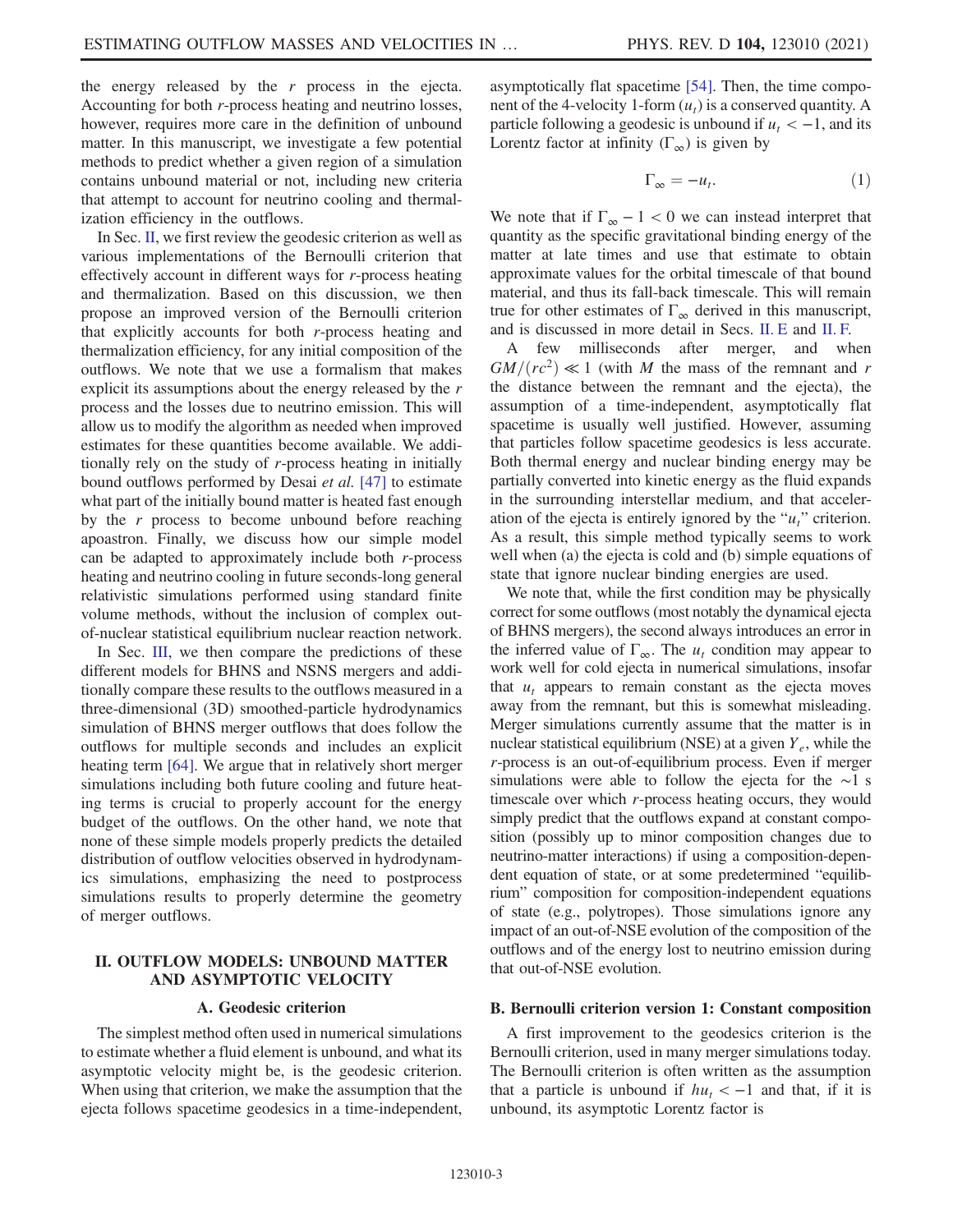$$
\Gamma_{\infty} = -h u_t. \tag{2}
$$

Here,  $h = 1 + \epsilon + P/\rho$  is the enthalpy,  $\epsilon$  is the specific internal energy, and  $P$  is the pressure. In compositiondependent equations of state,  $\epsilon$  includes not only the thermal energy but also the nuclear binding energy of the nuclei when in NSE at a given density, temperature, and composition.

The Bernoulli criterion relies on the fact that  $hu_t$  is constant along a given streamline of a steady-state flow. This is not formally applicable to merger outflows, as these are not steady-state flows, yet the Bernoulli criterion appears to do a reasonable job of capturing the transformation of thermal energy and nuclear binding energy into kinetic energy during the expansion of the outflows (see, e.g., Figs. 1–[3\)](#page-8-0). As a result, it is probably the most broadly used criterion in current simulations. It does, however, have important limitations.

The first issue is that, to use Bernoulli properly, we need to know the asymptotic enthalpy of the fluid  $h_{\infty}$ . In fact, in the form stated above, we implicitly assumed that  $h_{\infty} = 1$ ; if  $hu_t$  is constant, the correct criteria for matter to be unbound are [\[66](#page-13-23)]

$$
h(-u_t) > h_{\infty},\tag{3}
$$

and the asymptotic Lorentz factor is

$$
\Gamma_{\infty} = -\frac{hu_t}{h_{\infty}}.\tag{4}
$$

Most of the simpler equations of state used in merger simulations (polytropes, piecewise polytropes, spectral) are composition independent and satisfy  $h_{\infty} = 1$  by construction (asymptotically,  $\rho \to 0$ ,  $\varepsilon \to 0$ , and  $P/\rho \to 0$ ). For composition-dependent equations of state, on the other hand, the asymptotic enthalpy of the flow depends on the asymptotic composition of the flow, i.e.,

$$
\lim_{\rho \to 0} h = h_{\infty}(Y_{e,\infty}),\tag{5}
$$

with  $Y_{e,\infty}$  the asymptotic electron fraction (the temperature of the outflows is small at late times and can be safely ignored in this expression). Typically,  $h(\rho = 0, T = 0, Y_e)$ can vary by as much as  $1\%$  with  $Y_e$ , due to the difference between the rest mass energy of free neutrons ( $Y_e \sim 0$ ) and the rest mass energy per nucleon of the most strongly bound nuclei (e.g.,  $56Ni$ ). As merger simulations ignore outof-equilibrium nuclear reactions, and thus have outflows with nearly constant  $Y_e$  once  $GM/(rc^2) \ll 1$ , the criteria

$$
-hu_t > h(\rho = 0, T = 0, Y_e)
$$
 (6)

with  $Y_e$  the current electron fraction of the outflows in the simulation will perform very well at predicting the amount of matter that will be unbound by the merger within the limited set of physical processes included in the simulations. The formula

$$
\Gamma_{\infty} = -\frac{hu_t}{h(\rho = 0, T = 0, Y_e)}
$$
(7)

thus provides good predictions for the asymptotic Lorentz factor under the same assumptions.

Unfortunately, physical outflows do not simply expand at constant  $Y_e$ . In reality, they undergo r-process nucleosynthesis, a process that (a) changes the electron fraction, (b) puts the outflows out of nuclear statistical equilibrium, and (c) leads to the loss of a significant amount of energy through emission of electron antineutrinos. Accordingly, no simulation explicitly uses this constant- $Y_e$  model to determine  $\Gamma_{\infty}$ . The energy released by the *r*-process is ∼7 MeV per nucleons (for neutron rich outflows), and about half of that energy goes into the escaping neutrinos. Both r-process heating and neutrino cooling are thus worth taking into account; an energy difference of 7 MeV per nucleon can be the difference between matter being marginally bound and an ejecta with asymptotic velocity  $v \sim 0.13c$ .

#### C. Bernoulli criterion version 2: r-process heating

To modify the constant- $Y_e$  Bernoulli criterion, let us first attempt to tackle r-process heating, ignoring losses due to neutrino emission during the r-process. This is reasonably simple to do, if we know the average binding energy of the nuclei created by the r-process. Indeed, asymptotically  $P/\rho=0$ , and thus if we know the asymptotic  $\epsilon_{\infty}$ , we know  $h_{\infty}$  and can use

$$
\Gamma_{\infty} = -\frac{hu_t}{h_{\infty}}.\tag{8}
$$

As  $h_{\infty}$  does not strongly depend on the initial properties of the ejecta, these criteria are actually simpler than Bernoulli without heating; we only need to know the current values of  $h$ and  $u_t$  in the ejecta and the value of  $h_{\infty}$ . This is a heating term because, for neutron-rich matter,  $h(\rho = 0, T = 0, Y_e) > h_{\infty}$ . This is practically very close to the criterion proposed by Fujibayashi *et al.*  $[66]$  $[66]$ <sup>1</sup> as well as to the effective meaning of the condition  $\Gamma_{\infty} = -hu_t$  in composition-independent equations of state.<sup>2</sup>

We note that, in simulations, there is a subtlety in the calculation of  $h_{\infty} = 1 + \epsilon_{\infty}$ . The specific internal energy

<sup>&</sup>lt;sup>1</sup>In that work,  $h_{\infty}$  is replaced by the minimum value of the function  $h(\rho = 0, T = 0, Y_e)$ , which differs from  $h_{\infty}$  at the level of the difference between the binding energy of the ashes of the r-process and the binding energy of the most bound nuclei.

 $A$ s composition-independent equations of state assume NSE and neutrinoless beta equilibrium, leading to a value of  $h(\rho = 0, T = 0)$  close to the minimum of  $h(\rho = 0, T = 0, Y_e)$ , and thus to results similar to Fujibayashi et al.'s method [\[66\]](#page-13-23).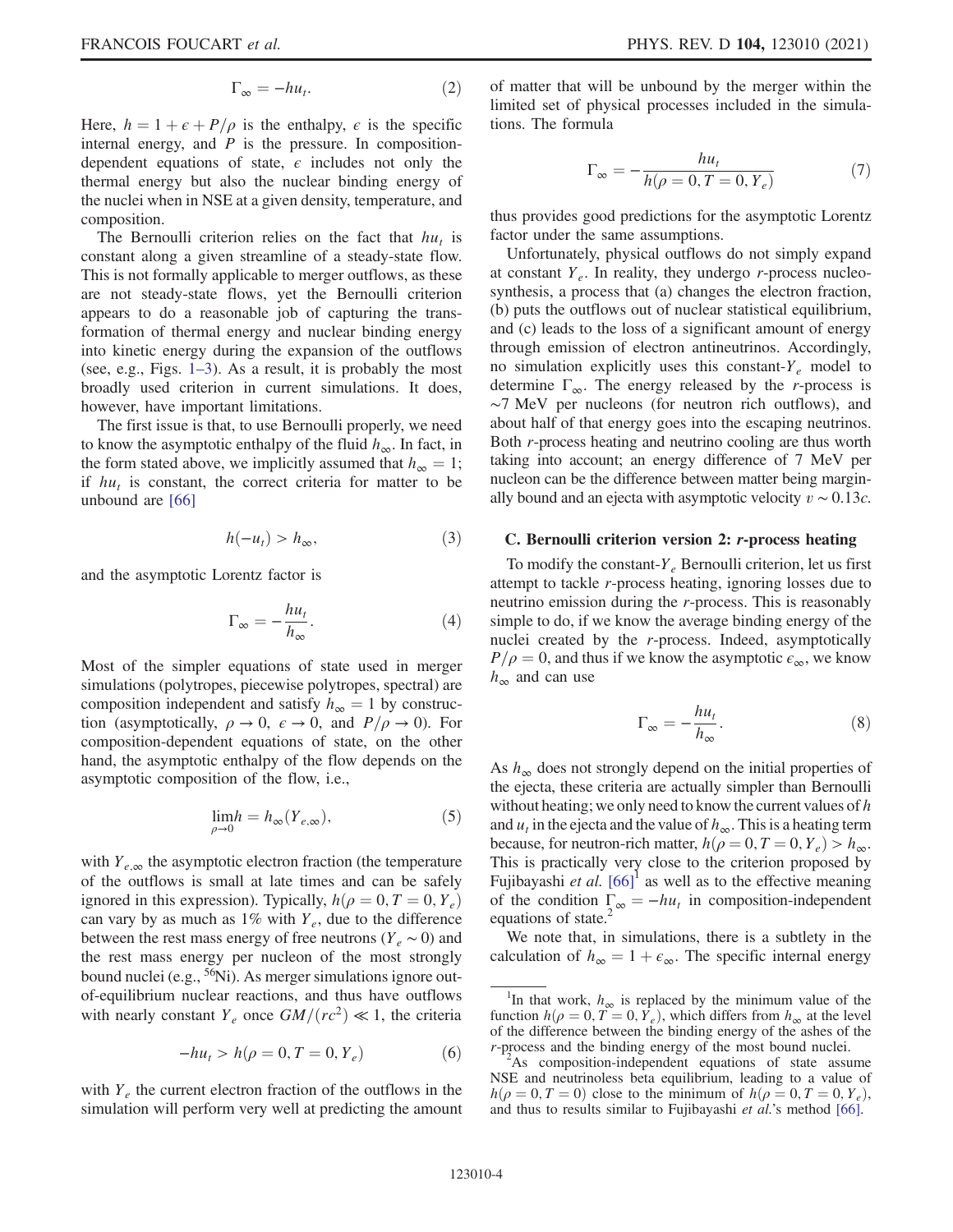$\epsilon_{\infty}$  is just the average binding energy of the nuclei formed by the r-process, but the binding energy has to be defined with respect to a reference value  $m_*$  for the mass of a nucleon. Different equations of state commonly used in numerical simulations make different choices for  $m_*$ . For example, the DD2 and SFHo equations of state from Ref. [[67](#page-13-24)] use  $m_* = 1u$ , with u the atomic mass unit, but the LS220 equation of state [\[68\]](#page-13-25) uses a mass closer to the mass of a neutron. The result of simulations is clearly independent of that choice;  $m_*$  only provides us with an arbitrary separation between what we call the "baryon rest mass energy density" of the fluid  $(\rho = nm_*c^2)$ , with *n* the baryon number density) and the internal energy density of the fluid ( $u = \rho \epsilon$ ). The baryon number (in general) and total energy (in time-independent spacetimes) have to satisfy conservation laws, but the separation between baryon mass and internal binding energy is somewhat arbitrary. What is sometimes called the "rest mass conservation" equation in relativistic simulations is in fact the equation for baryon number conservation, rescaled by  $m_*$ .

As a result, with the DD2 or SFHo equation of state, we have  $h_{\infty} \sim 1$ , but with the LS220 equation of state, we have  $h_{\infty}$  ~ 0.992. Using  $\Gamma_{\infty} = -hu_t$  with the LS220 equation of state leads to an underestimate of the unbound mass and of the velocity of the ejecta, unless the reference mass has been appropriately modified. We note that an error of  $\sim$ 0.008 in  $h_{\infty}$  results in an error of  $\sim$ 7 MeV per nucleon in the final kinetic energy of the ejecta, a non-negligible difference.

#### D. Bernoulli criterion version 3: r-process heating and neutrino losses

The last important effect that we would like to take into account is energy losses due to neutrino emission during r-process nucleosynthesis. We note that during the first few seconds of evolution, when most of the r-process energy is released, we can safely assume that only neutrinos escape the ejecta, while other products of nucleosynthesis are thermalized. If a fraction  $f_{\text{loss}}$  of the fluid's rest mass energy is lost to neutrinos during the r-process, we can use the condition

$$
-hu_t(1 - f_{\text{loss}}) > h_{\infty} \tag{9}
$$

<span id="page-5-3"></span>to flag unbound material and

$$
\Gamma_{\infty} = -\frac{hu_t}{h_{\infty}} (1 - f_{\text{loss}}) \tag{10}
$$

for the asymptotic Lorentz factor. The value of  $f_{\text{loss}}$  is uncertain. Metzger et al. [[44](#page-13-4)] first posited that about 50% of the energy released by the r-process at early times is thermalized in the ejecta. More recently Desai et al. [[47](#page-13-7)], using the output of the nuclear reaction code SkyNet for BHNS merger outflows [\[69](#page-14-0),[70](#page-14-1)] and assuming that 45% of the energy released by the r-process is lost to neutrinos, found a quasilinear relation between  $Y_e$  and the heating rate (for  $Y_e$  < 0.2), which, in our notation, would be

$$
f_{\text{loss}} \approx 0.0032 - 0.0085Y_e. \tag{11}
$$

<span id="page-5-1"></span>Overall, we thus get the corrected expression

$$
\Gamma_{\infty} = -\frac{hu_t}{h_{\infty}} (0.9968 + 0.0085 Y_e). \tag{12}
$$

A potential issue with this formula is that  $f_{\text{loss}}$  goes to zero for  $Y_e = 0.376$  and becomes negative when  $Y_e > 0.376$ . For  $Y_e > 0.376$ , we instead set  $f_{loss} = 0$ . Physically, we do not expect a true r-process for  $Y_e \gtrsim 0.4$  (see, e.g., Ref. [[71](#page-14-2)]); at larger electron fractions, seed nuclei in the ejecta have an electron fraction comparable to the average electron fraction of the fluid, and there is thus no true neutron excess of the fluid compared to those seed nuclei. While out-of-NSE reactions still occur within the ejecta, the difference in binding energy and  $Y_e$  between the nuclei in the fluid in NSE at the original  $Y_e$  and the nuclei actually produced at the end of the true out-of-NSE evolution of the system is significantly smaller than for more neutron-rich outflows and neglected at the level of accuracy of our simple model.

We also note that this expression for  $\Gamma_{\infty}$  still neglects nonlocal effects but should at least perform better when it comes to calculating the total kinetic energy of the outflows than the expressions obtained in the previous sections.

#### <span id="page-5-0"></span>E. Unbound criterion: Impact of the heating timescale

Whether the expression derived in the previous section does well at predicting the mass of the outflows is uncertain, in part because we assume that there is enough time to heat marginally bound material before it starts falling back to the postmerger remnant, interrupting the  $r$ -process [\[44\]](#page-13-4). Desai et al. [\[47\]](#page-13-7) find that there is enough time to heat the ejecta for massive remnants ( $M \gtrsim 12 M_{\odot}$ , with some dependence on the heating rate). For lower mass systems, it is possible to estimate which material will receive enough r-process energy to be unbound if we assume that the heating is roughly constant in time and distributed over a time  $t_{\text{heat}}$ . If the initial binding energy per nucleon of the fluid is  $E_0$  and its binding energy per nucleon at apoastron (after heating, for bound matter) is  $E_f$ , we should have

$$
E_0 - E_f = Q \frac{t_{\text{orb}}(E_f)}{2t_{\text{heat}}}
$$
\n(13)

<span id="page-5-2"></span>with Q the total r-process heating per nucleon and  $t_{\rm orb}(E)$ the orbital timescale of fluid with binding energy E. The factor of 2 in this expression is included because the heating needs to happen before the ejecta reaches apoastron. After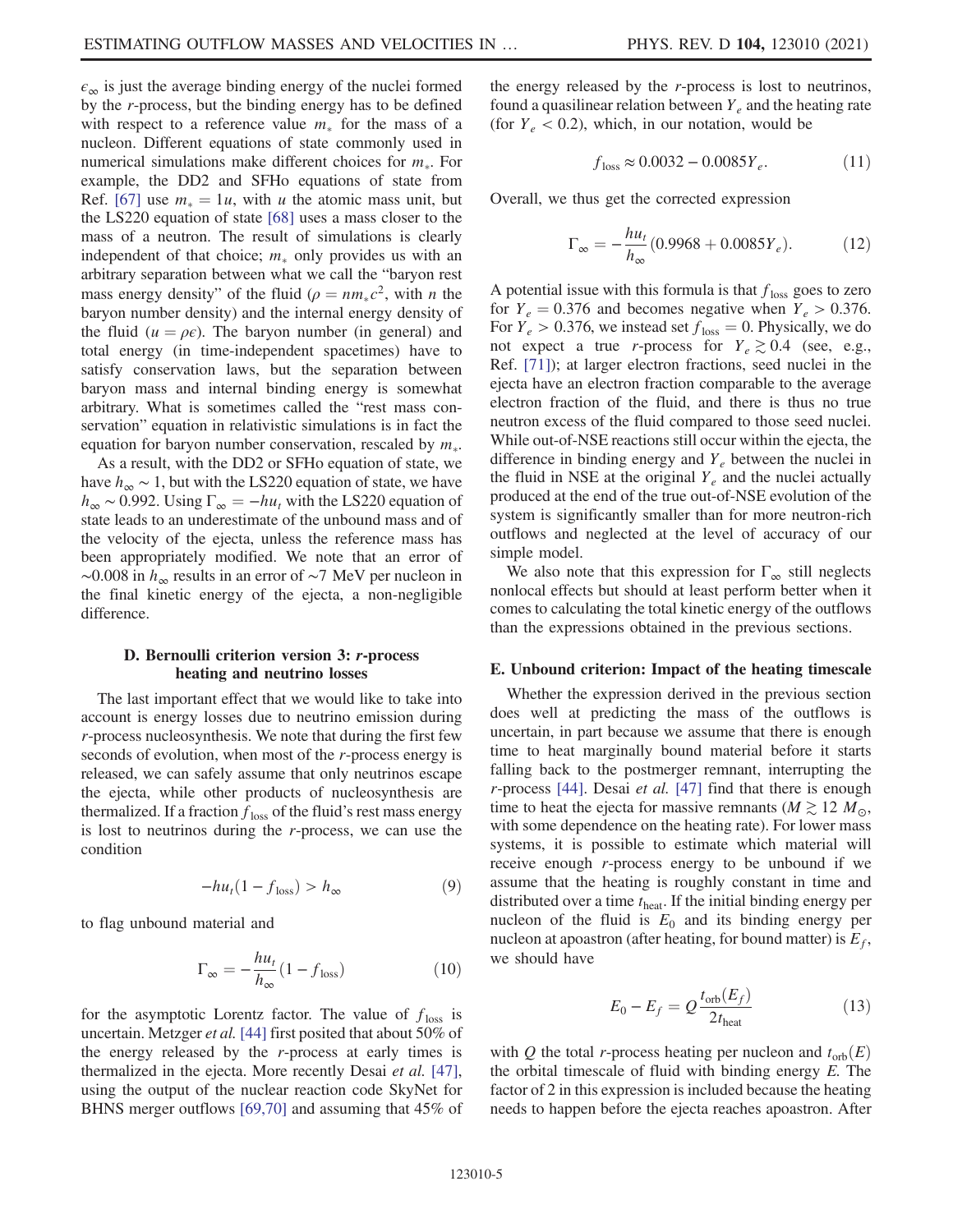<span id="page-6-2"></span>apoastron, the density of the ejecta will start increasing, at which point the  $r$  process is expected to end [[44](#page-13-4)]. This expression is of course only valid if  $t_{\rm orb}(E_f) < 2t_{\rm heat}$ . If not, we should set  $E_f = E_0 - Q$ , as the r process can be fully completed. The orbital timescale is [[47](#page-13-7)]

$$
t_{\rm orb}(E) = 1.6 \text{ s} \left(\frac{E}{1 \text{ MeV}}\right)^{-1.5} \left(\frac{M_{\rm rem}}{5 \text{ M}_{\odot}}\right),\tag{14}
$$

with  $M_{\text{rem}}$  the gravitational mass of the postmerger remnant. Our equation for  $E_f$  only has a solution for

$$
E_0 > E_{0,lim} = 1.96 \left( \frac{Q}{1 \text{ MeV}} \frac{0.8 \text{ s} M_{\text{rem}}}{t_{\text{heat}}} \right)^{0.4} \text{ MeV.}
$$
 (15)

<span id="page-6-1"></span>Material with a lower initial binding energy receives the full  $r$ -process heating  $Q$ . The condition for material to be unbound can then be approximated as

$$
\frac{-hu_t}{h(\rho=0, T=0, Y_e)} > 1 - \frac{\min(E_{0, \text{lim}}, Q)}{m_p c^2}
$$
 (16)

with  $m_p$  the mass of a proton. Note the use of  $h(\rho = 0,$  $T = 0, Y_e$  and not  $h_{\infty}$  here, as heating/cooling during the r process is accounted for in the right-hand side. For our choice of  $f_{loss}$  above, i.e., assuming 45% of the r process energy is lost to neutrinos, and using the same heating rate estimates as in Ref. [[47](#page-13-7)], we get

$$
Q = (3.669 - 9.745Y_e) \text{ MeV} \tag{17}
$$

for  $Y_e < 0.2$ <sup>3</sup> A reasonable choice for the heating timescale is  $t_{\text{heat}} \approx 1$  s. We again assume that this expression is correct as long as it predicts  $Q > 0$ , and we set  $Q = 0$ otherwise. As long as we have a good estimate of  $M_{\text{rem}}$ , these expressions are relatively easy to use in numerical simulations.

We now have at our disposal a model that approximately includes r-process heating, neutrino cooling, and thermal expansion but still neglects nonlocal effects. The asymptotic Lorentz factor in this model is given by Eq. [\(12\)](#page-5-1), and the condition for matter to be unbound is given by Eq. [\(16\)](#page-6-1). These equations rely on the choice of a uniform  $r$ -process heating timescale  $t_{\text{heat}}$  and a total r-process heating  $Q(Y_e)$ (excluding the energy lost to neutrino emission), which are easy to modify when our understanding of their correct physical values improves.

#### <span id="page-6-0"></span>F. Fall-back timescale for bound material

Very similar methods can be used to estimate the fallback timescale of material that remains bound to the remnant. For the models that do not account for the timescale required for r-process heating to occur, we simply assume  $E = (1 - \Gamma_{\infty})$  and obtain the fall-back timescale

$$
t_{\text{fall back}} = t_{\text{orb}}(E) \tag{18}
$$

using Eq. [\(14\).](#page-6-2) For the models that do account for the finite time required for r-process heating to happen, we instead need to jointly solve Eqs. [\(13\)](#page-5-2) and [\(14\)](#page-6-2) for  $E_f$  and  $t_{orb}(E_f)$ and interpret  $t_{\rm orb}(E_f)$  as the fall-back timescale of the material. This is possible for any material with  $E_0 > E_{0,\text{lim}}$ . We note that if the solution  $E_f$  satisfies  $E_f < E_0 - Q$ , then we have to set  $E_f = E_0 - Q$  (the total heating per nucleon cannot exceed Q). This might happen if  $t_{\text{orb}}(E_f) > 2t_{\text{heat}}$ , i.e., if the r-process timescale is shorter than the time required for a fluid element to reach apoastron. We also set  $E_f = E_0 - Q$  if  $E_0 < E_{0,lim}$ , as the absence of a solution to Eqs.  $(13)$  and  $(14)$  indicates that the *r*-process continues to completion.

#### G. Toy model for numerical simulations

Going further than these estimates will require numerical simulations of the outflows. Long-term simulations (a few seconds long) following ejected material while accounting for r-process heating may serve two important purposes. First, they would allow for more robust descriptions of the geometry of the outflows powering kilonovae [[64](#page-13-21)] and of the velocity of these outflows. Second, for marginally bound ejecta, they would allow for more accurate predictions of the fall-back timescale of the ejected matter as well as for studies of potential deviations of the accretion rate from a simple power-law decay that could have important consequences for, e.g., late-time x-ray emission in neutron star mergers [[44](#page-13-4),[47](#page-13-7)].

It is in fact possible to emulate the heating due to the  $r$ process in an approximate yet straightforward manner in simulations that evolve the general relativistic equations of fluid dynamics in conservative form. To do so, we note that our formulas predict that  $Q = 0$  for  $Y_e \approx 0.38$ . We also note that, looking at the output of the nuclear reaction network SkyNet for r-process nucleosynthesis in neutron rich ejecta [\[69](#page-14-0)[,70\]](#page-14-1), the final electron fraction of the ashes of the  $r$ process is  $Y_{e,f} \approx 0.38$ . We will thus assume that, for  $Y_e$  < 0.38, the r process drives  $Y_e$  to that final value on a timescale  $t_{rn}$ . This can be done by the addition of a source term to the equation of lepton number conservation

$$
\frac{d(\rho_* Y_e)}{dt} = \dots - \rho_* \frac{Y_e - Y_{e,f}}{t_{rp}} \tag{19}
$$

with  $\rho_* = \rho \sqrt{-g} u^t$ ,  $u^t$  the time component of the fluid 4-velocity, and  $g$  the determinant of the spacetime metric. As the electron fraction evolves in time, the  $r$  process

<sup>&</sup>lt;sup>3</sup>While we include three significant digits in this formula, we note that the uncertainty in  $Q$  is much larger than  $10^{-3}$ .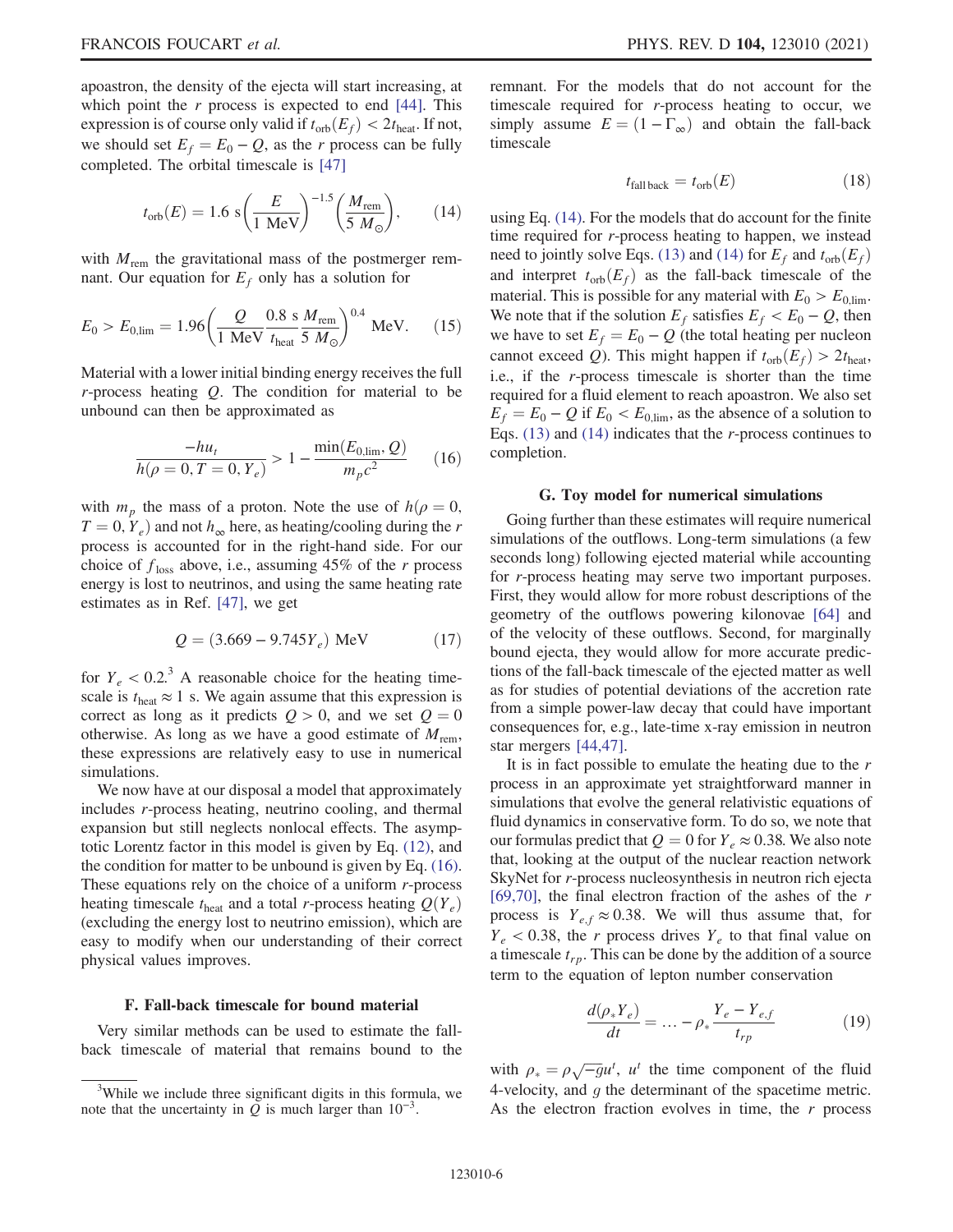releases energy into the fluid. This is already partially taken into account by the equation of state, when using a nuclear equation of state; the equation of state assumes nuclear statistical equilibrium, and to first order, the binding energy of the ashes of the  $r$  process is comparable to the binding energy of the nuclei formed in NSE (the difference is typically  $\sim$ 10% of the energy released by the r process). What is not yet taken into account is the energy lost to neutrinos emitted during the r process. Accordingly, we need to include a cooling term in the evolution equations of the fluid

$$
\nabla_{\mu}T^{\mu\nu} = -\dot{Q}_{r}u^{\nu} \tag{20}
$$

and not a heating term. Consistency with our earlier choices for  $Q$ ,  $f_{\text{loss}}$ ,  $t_{\text{heat}}$  would lead to the formula

$$
\dot{Q}_r = 0.0085 \rho_0 \frac{Y_e - Y_{e,f}}{t_{rp}},\tag{21}
$$

and  $t_{rp}$  ~  $(0.5 - 1)$  s. If included in merger simulations continued for a few seconds postmerger, these additional source terms should provide a reasonably good approximation to the impact of nuclear heating on the dynamics of the outflows, including nonlocal effects—at least up to the ∼10% difference between the binding energy of the ashes of the  $r$  process and the binding energy of nuclei in NSE as well as up to the impact of a more complex time dependence of the r-process heating.

Adding these simple source terms to numerical simulations evolved for a few seconds postmerger could thus significantly improve the accuracy of the predicted outflow properties. We have verified using single-cell simulations that these simple evolution equations provide heating comparable to the output of the SkyNet nuclear reaction network for initially neutron rich ejecta. We note, however, that this model does not account for heating on timescales  $\gg 1$  s. Heating on longer timescales does not significantly impact the dynamics of the outflows, but it is the main source of energy powering kilonovae. At late times, the heating is expected to be more weakly dependent on the initial  $Y_e$ , but on the other hand, the thermalization efficiency of particles produced through nuclear reactions is more complex to model [[72](#page-14-3)]. Our model could thus be used to get outflows to their nearly homogeneous expansion phase, but more advanced heating terms and thermalization models will still be needed when studying the production of kilonovae and when calculating light curves.

#### <span id="page-7-0"></span>III. IMPACT ON MEASURED SIMULATION **OUTFLOWS**

To illustrate the impact of these different assumptions, we now postprocess the outflows produced in a NSNS merger, in the early postmerger remnant of a NSNS binary and in a BHNS merger, using different prediction methods. We also compare the BHNS results with the final velocity observed by Darbha et al. [\[64\]](#page-13-21), in which one of our BHNS merger simulations is continued using the smoothed particle hydrodynamics code PHANTOM [[73](#page-14-4)], and an approximate model for r-process heating is included in the simulation.

- The models considered here are:
- (i) model A:  $\Gamma_{\infty} = -u_t$ , with unbound criterion  $u_t$  < −1 (geodesic criterion).
- (ii) model B:  $\Gamma_{\infty} = -h u_t/h_{\infty}$ , with unbound criterion  $hu_t < -h_\infty$  (Bernoulli without neutrino losses).
- (iii) model C:  $\Gamma_{\infty} = -\frac{hu_t}{h_{\infty}} (0.9968 + 0.0085Y_e)$ , with unbound criterion  $\Gamma_{\infty} > 1$  (Bernoulli with neutrino losses).
- (iv) model D:  $\Gamma_{\infty} = -\frac{hu_t}{h_{\infty}} (0.9968 + 0.0085Y_e)$ , with unbound criterion

$$
-hu_t > h(\rho = 0, T = 0, Y_e) \left( 1 - \frac{\min(Q, E_{0, \text{lim}})}{m_p c^2} \right).
$$
\n(22)

(Bernoulli with neutrino losses and with corrections for the finite duration of an orbit).

For the BHNS merger, we also consider an additional model E that includes the same amount of heating as the PHANTOM simulation. As the PHANTOM simulation only evolves fluid elements with  $u_t < -1$  in the merger simulation, we use model E with the unbound criteria  $u_t < -1$ , for consistency.

In this manuscript, we mostly limit ourselves to the study of unbound material, although we provide information about the fall-back timescale of bound material for models A–D in our BHNS merger simulation. The impact of r-process heating and neutrino cooling on bound matter is very dependent on the parameter of the system and may lead to an early shutdown of fall-back accretion or time gaps in the accretion history of the postmerger remnant. We refer the reader to Ref. [\[47](#page-13-7)] for a more detailed discussion of this process across the range of parameters expected in BHNS and NSNS mergers.

#### A. Neutron star–neutron star merger

We begin with the outflows observed in a NSNS merger simulation [[74](#page-14-5)] performed with the SpEC merger code [[75](#page-14-6)]. That simulation includes Monte Carlo radiation transport, but not magnetic fields. It uses neutron stars of mass  $m_1 = 1.58 M_{\odot}$ ,  $m_2 = 1.27 M_{\odot}$ , and the DD2 equation of state. The simulation ends 5 ms after merger. The total mass of material flagged as unbound is  $M_{\text{ei}} = (0.0034,$ 0.0083, 0.0068, 0.0066) $M_{\odot}$  for models  $(A, B, C, D)$ respectively, while the estimated asymptotic kinetic energy of the ejecta is  $K_{ei} = (6.6, 14.1, 12.5, 12.5) \times 10^{-5} M_{\odot}c^2$ . Model A, which ignores thermal energy and nuclear binding energy in the outflows, vastly underestimates the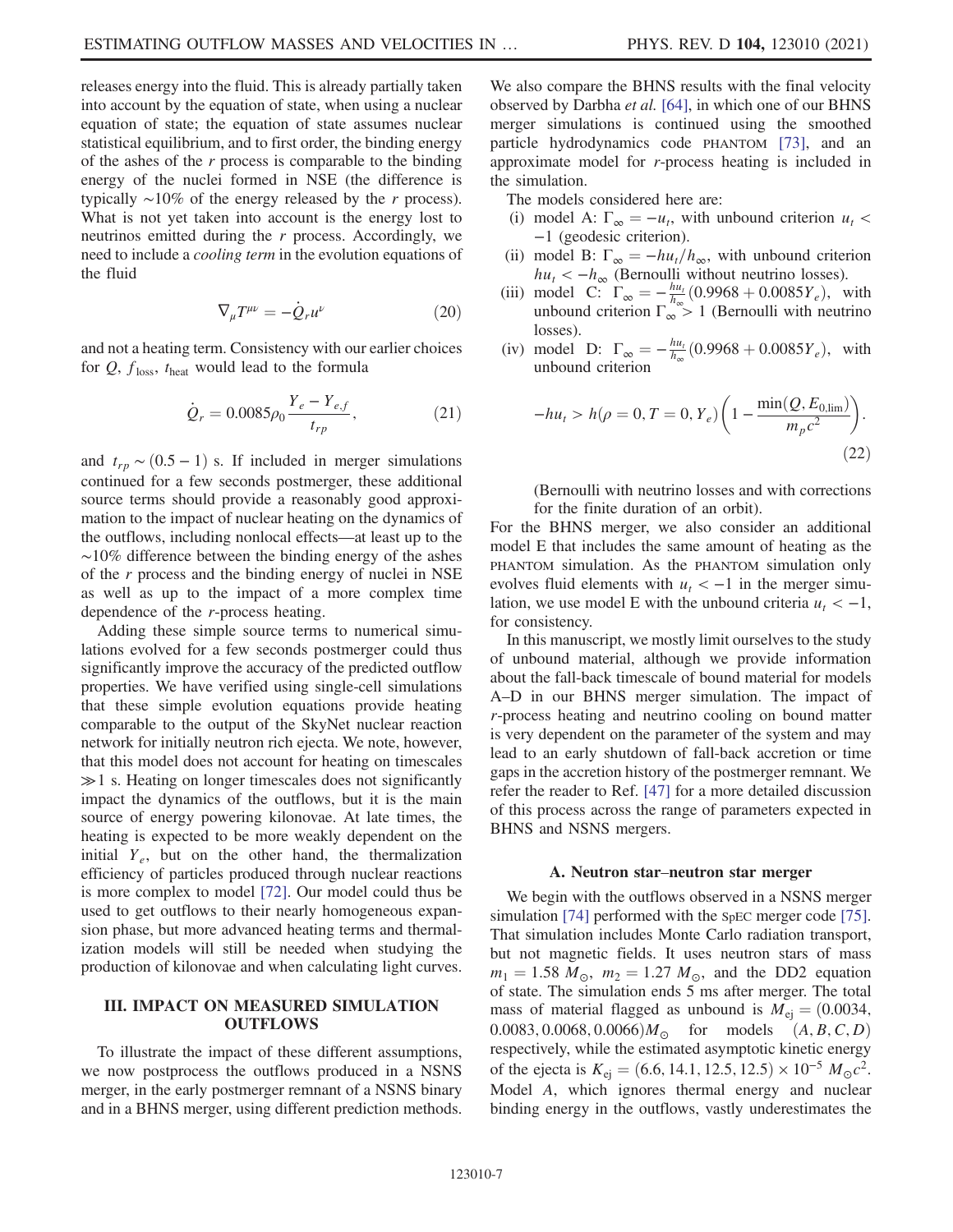<span id="page-8-0"></span>

FIG. 1. Predicted mass of unbound matter as a function of  $Y_e$ (top) and of the asymptotic speed  $v_{\infty}$  (bottom) in a NSNS simulation for our four outflow models.

ejected mass. Model B, which ignores cooling, overestimates the ejected mass. The difference between models C and D is smaller, which is probably for the best considering that the unbound criteria used in model D is the most ad hoc part of our estimates. From these results, it would be reasonable to assume that ∼ $(0.0065 - 0.0070) M_{\odot}$  is ejected in our simulation (ignoring finite resolution errors for now...).

Figure [1](#page-8-0) provides more information about the initial electron fraction and asymptotic velocity of the outflows according to these four models. Model A underestimates the outflows across the entire parameter space, but models B, C, and D are in good agreement for less neutron-rich ejecta, when nuclear heating plays a smaller role in the dynamics of the outflows. Models C and D mostly disagree for low- $Y_e$ , low-velocity outflows; these outflows have the largest amount of r heating and may end up bound or unbound depending on when/how fast the r-process energy is deposited in the fluid.

#### B. Neutron star–neutron star merger remnant

Next, we analyze the outflows observed in a NSNS merger remnant simulation presented in Ref. [\[76\]](#page-14-7) and performed with the open-source Einstein Toolkit [[77](#page-14-8)] module GRHydro [\[78\]](#page-14-9). The simulation included a magnetic field and employed the  $K_0 = 220$  MeV variant of the equation of state of Ref. [\[68\]](#page-13-25) and the neutrino leakage/heating approximations described in Refs. [\[79,](#page-14-10)[80\]](#page-14-11). The simulation was carried out until the remnant hypermassive neutron star collapses to a black hole (approximately 42 ms after merger). The data analyzed in this manuscript considers all matter flagged as unbound by a model 32 ms after merger. We only consider models A, B, and C. As in other examples, we expect that the results of model D would be very similar to those of model C.

Models A, B, and C predict an unbound mass on the grid of, respectively,  $M_{\text{ej}} = (1.7, 6.3, 5.8) \times 10^{-4} M_{\odot}$ ; they also predict total asymptotic kinetic energy  $K_{\text{ei}} = (2.1, 11.9, )$  $11.5 \times 10^{-6}$   $M_{\odot}c^2$ . We see that, in this postmerger remnant, model A still vastly underestimates the amount of matter unbound by the system. This is not a surprising result; postmerger outflows typically have higher enthalpy than the cold, neutron-rich dynamical ejecta, and model A is thus very inaccurate when used on these outflows. On the other hand, models B and C are in much better agreement. We can improve our understanding of the reasons behind this agree-ment by looking at Fig. [2.](#page-9-0) Most of the ejecta has  $Y_e \gtrsim 0.25$ and thus releases a lot less energy during the early stages of r-process nucleosynthesis than the very neutron-rich tidal ejecta studied in the previous section.

#### C. Black hole–neutron star binary

Finally, we consider a BHNS binary merger. We use simulation M14-M5-S9-I60 from Ref. [[58](#page-13-15)], the merger of a 1.4  $M_{\odot}$  neutron star and a 5  $M_{\odot}$  black hole with dimensionless spin  $\chi$ <sub>BH</sub> = 0.9 initially inclined by 60° with respect to the orbital angular momentum of the binary. The properties of the outflows are measured 5 ms after merger. In this simulation, neutrinos are modeled using a simple leakage scheme, while magnetic fields are ignored. For this system, we predict an ejected mass  $M_{\text{ej}} = (0.0140, 0.0200, 0.0176, 0.0175) M_{\odot}$  for models  $(A, B, C, D)$ . There is better agreement on the ejected mass than in the NSNS binary because there is nearly no marginally bound ejecta, and the ejecta is relatively cold. We find larger variations in the estimated kinetic energies of the ejecta,  $K_{\text{ej}} = (20.7, 33.9, 28.4, 28.4) \times 10^{-5} M_{\odot} c^2$ . Again, models C and D are in very good agreement. The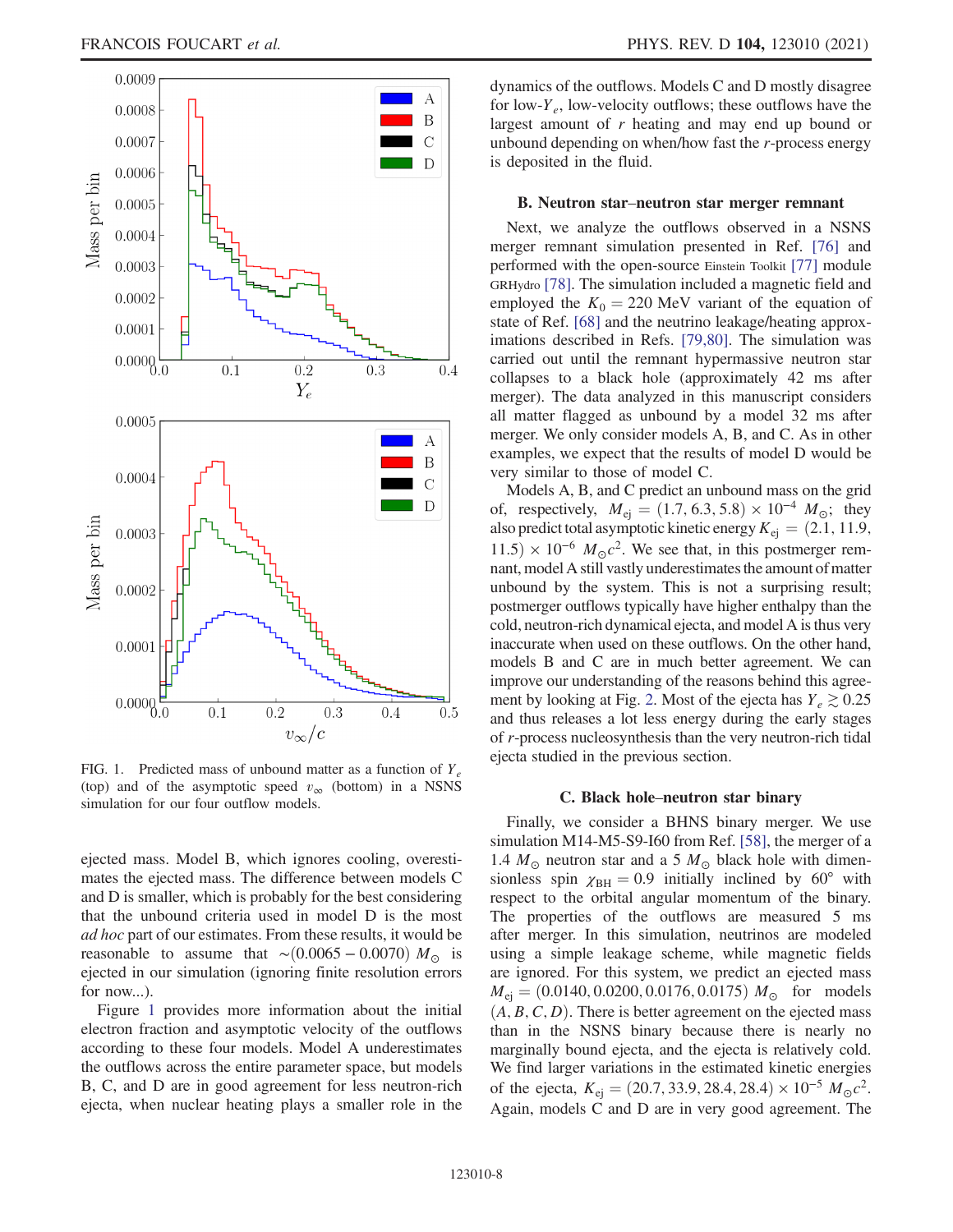<span id="page-9-0"></span>

FIG. 2. Predicted mass of unbound matter as a function of  $Y_e$ (top) and of the asymptotic speed  $v_{\infty}$  (bottom) for the remnant of a NSNS merger 32 ms postmerger. We show all outflow models except model D, which is expected to behave very similarly to model C.

predicted  $Y_e$  and  $v_\infty$  distributions of the ejecta for each model are shown in Fig. [3.](#page-9-1) The  $Y_e$  distribution is always narrow and centered on  $Y_e \sim 0.05$ . The main impact of including r-process heating/cooling is to shift the tail of the velocity distribution and to increase the mass of the outflows. Models C and D are indistinguishable on the figure.

For this BHNS merger, we also investigate the impact of different models on the predicted fall-back time of bound material onto the remnant. The results are shown in Fig. [4](#page-10-0). We see that in this case model D is significantly different

<span id="page-9-1"></span>

FIG. 3. Same as Fig. [1,](#page-8-0) but for a BHNS binary.

from models A, B, and C. We can understand this rather easily by noting that the main differences between models A, B, and C result in a smooth shift of the distribution function of the ejecta as a function of  $\Gamma_{\infty}$ . As that distribution function does not vary rapidly around  $\Gamma_{\infty} = 1$ , the amount of marginally bound material (i.e., material falling back on timescales  $\gtrsim$ 1 s) is relatively insensitive to the choice of model. Model D, on the other hand, creates a gap in that distribution function between material with a truncated  $r$  process (material falling back onto the remnant within  $\leq 1$  s after the merger) and material that undergoes the full  $r$  process, which mostly ends up unbound for the parameters chosen here (a very small amount of matter remains marginally bound). This cutoff in the accretion rate of the postmerger remnant is discussed in more detail in Ref. [[47](#page-13-7)], together with other potential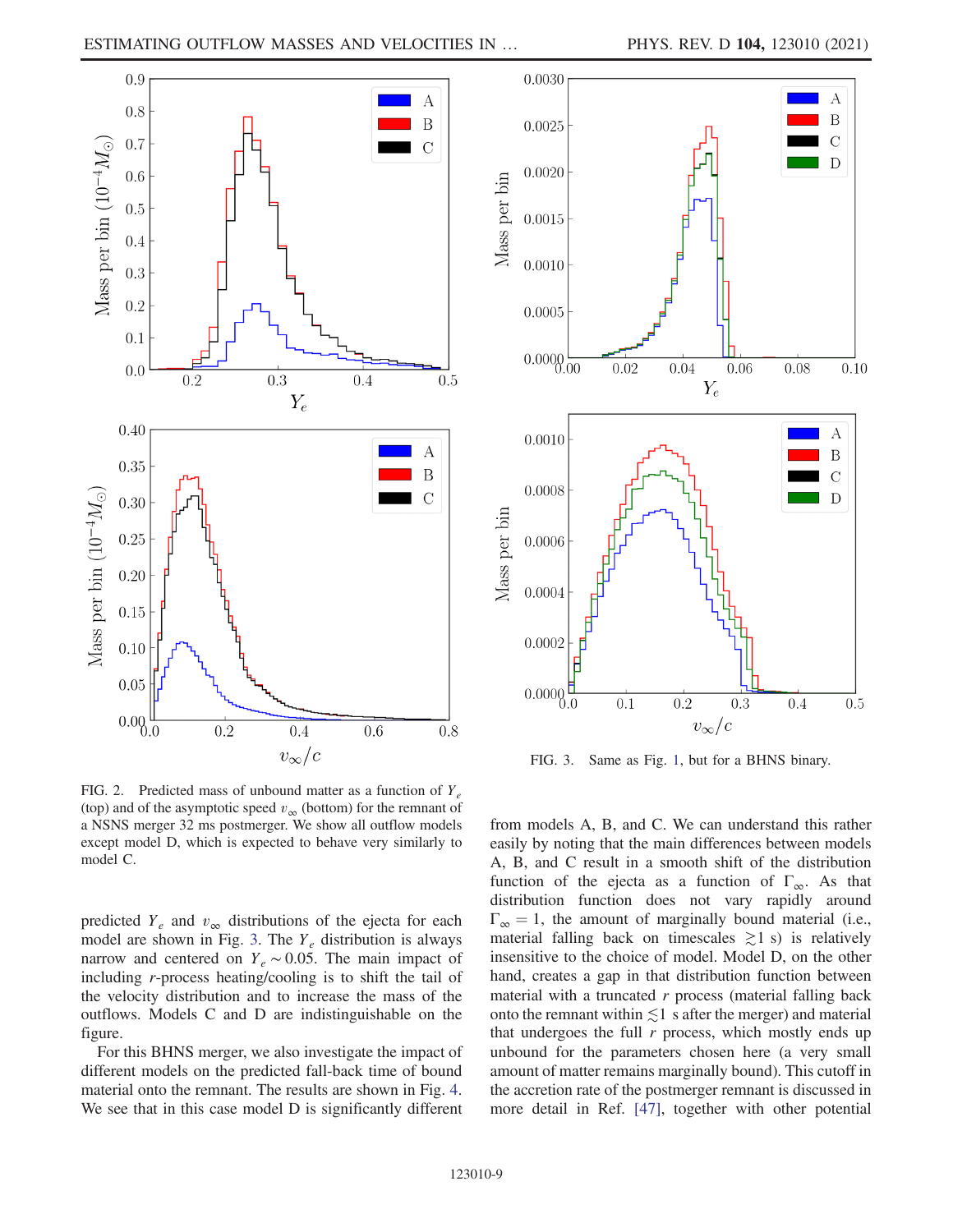<span id="page-10-0"></span>

FIG. 4. Comparison of predictions for the distribution of fallback times in a BHNS binary merger, using the same models as in Fig. [3](#page-9-1).

consequences of a truncated  $r$  process (e.g., temporal gaps in the accretion rate).

Finally, we compare our results for unbound matter to PHANTOM simulations of the same system [\[64\]](#page-13-21). The PHANTOM simulations are initialized from the snapshot of the SPEC merger simulation analyzed in this section, but only regions with  $u_t < -1$  are evolved. In Ref. [[64](#page-13-21)], multiple heating models are considered; here, we compare results to the H0 model (no heating) and the H4 model (r-process heating of 5.9 MeV per nucleon, i.e., order-of-magnitude accurate but a bit larger than the most likely heating rates). We compare these two results to model A (no heating) and model E [ $\Gamma_{\infty} = -u_t(1 + 5.9 \text{ MeV}/(m_p c^2))$ ]. All models agree on the mass of the ejecta, by construction (they all use the  $u_t < -1$  criteria). The predicted kinetic energy of the ejecta is  $K_{\text{ej}} = (21.3, 29.8) \times 10^{-5} M_{\odot}c^2$  for models (H0, H4) of the PHANTOM simulations and  $K_{\text{ej}} = (20.0, 29.6) \times$  $10^{-5} M_{\odot}c^2$  for the postprocessing models  $(A, E)$ . We see that given the same total heating the full hydrodynamics simulation and the postprocessing agree on the total kinetic energy of the ejecta. However, nonlocal effects do impact the distribution of velocities. Figure [5](#page-10-1) shows  $v_{\infty}$  for models  $(A, E, H0, H4)$ . We see that, while the average velocities of models E and H4 are comparable, hydrodynamical effects cause the production of a much broader velocity distribution in the H4 model. The outflows also become more spherical, although this only becomes obvious when looking at their spatial distribution. These changes were already noted in Ref.[[64](#page-13-21)], and similar effects on the geometry of the outflows in the presence of r-process heating were observed in Ref. [\[62\]](#page-13-19). The sharp cutoff in velocity at  $v_{\infty} \sim 0.1c$  for E

<span id="page-10-1"></span>

FIG. 5. Comparison of predictions for the asymptotic velocity of the ejecta between simple models postprocessing merger simulations without  $(A)$  and with  $(E)$  heating, and the result of a hydrodynamics simulation with heating included (H4) and without heating  $(H0)$ .

is an artifact of the unbound condition  $u_t < -1$ , taken to match the assumptions of the H4 simulation rather than for its realism. The simulation without heating (H0) nearly exactly agrees with the predictions of the model without heating (A), indicating that the spread in the velocity observed in model H4 is truly due to nonlocal redistribution of the energy released by heating, rather than simply to the use of a hydrodynamical simulation.

#### IV. CONCLUSIONS

In this manuscript, we reviewed the various prescriptions used in numerical relativity simulations of neutron star mergers to determine whether a given fluid element is unbound and, if unbound, how fast that fluid element will move when far away from the postmerger remnant. We also considered different methods to predict the fall-back timescale of material. We emphasize the need to properly take into account heating due to r-process nucleosynthesis and cooling due to neutrino emission on timescales typically not simulated by merger codes (∼1 s) as well as the thermal energy of hot outflows. We also note that to account for r-process nucleosynthesis, it is crucial to understand the assumptions that go into the construction of an equation of state for the composition of the fluid, including the definition of the mass of a baryon.

Existing prescriptions for the asymptotic properties of matter outflows typically ignore energy losses due to neutrino emission and sometimes neglect heating due to r-process nucleosynthesis. In this manuscript, we provide an easy-to-use prescription to account for these two effects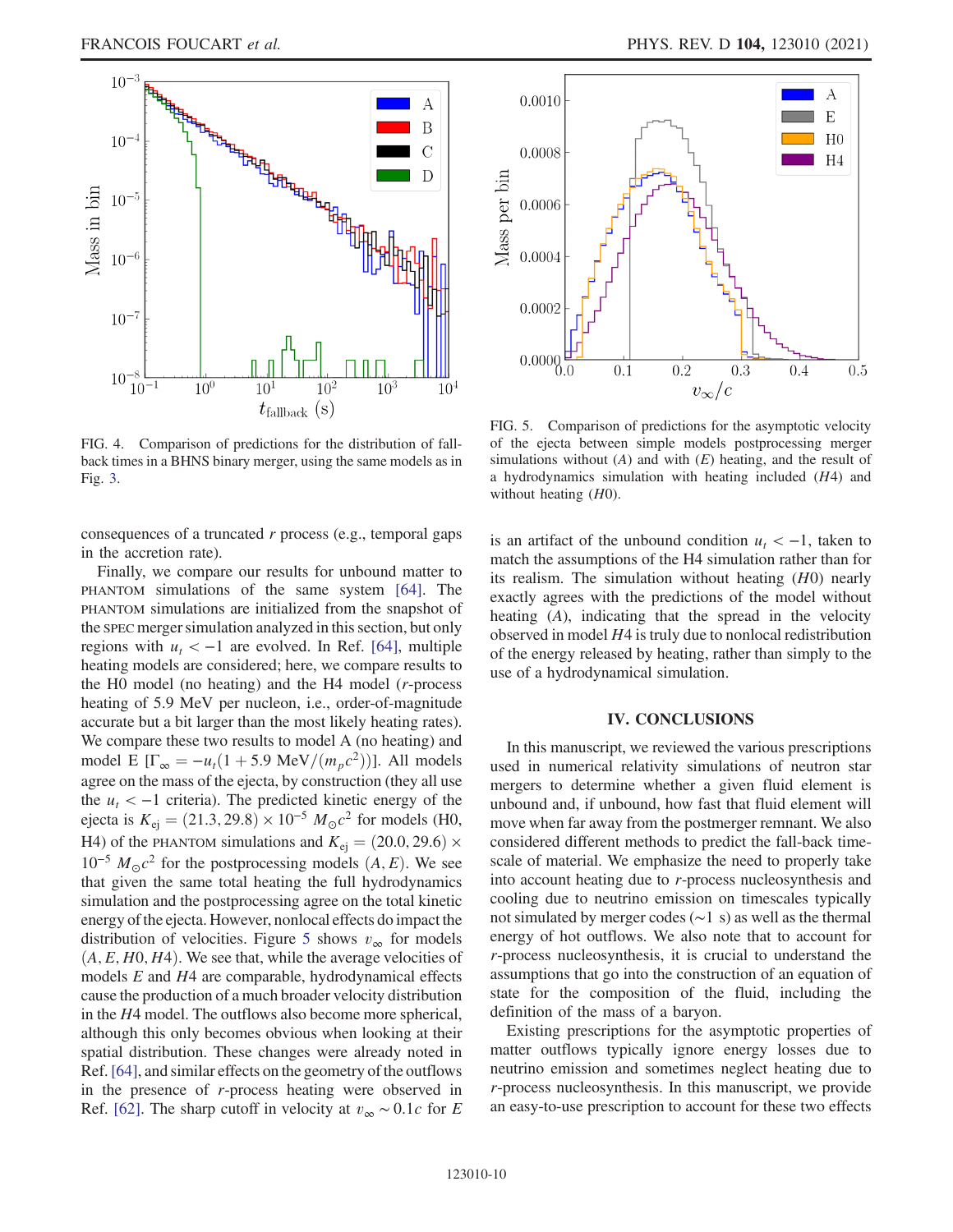[Eqs. [\(9\)](#page-5-3) and [\(12\)\]](#page-5-1) (model C in the figures) as well as a slight modification to the unbound criterion obtained for that model that accounts for the possibility that ejected material does not have enough time to be heated by the r process to be unbound before it starts falling back onto the black hole [Eq. [\(16\)](#page-6-1)] (model D in figures).

Applying our results to existing numerical simulations of BHNS and NSNS mergers, we find that both heating and cooling effects as well as the fluid's internal energy are important to take into account in order to properly predict the mass and kinetic energy of matter outflows. The impact of r-process heating/cooling is particularly important for neutron-rich outflows, i.e., for the matter ejected by the tidal disruption of a neutron star in either NSNS or BHNS mergers. On the other hand, the impact of the heating timescale is found to be relatively small. While model D [Eqs. [\(16\)](#page-6-1) and [\(12\)\]](#page-5-1) is in theory the most accurate model presented here, model C [Eqs. [\(9\)](#page-5-3) and [\(12\)](#page-5-1)] provides similar results with a much simpler method. This is no longer true when considering instead the fall-back timescale of bound material. In that case, properly accounting for the finite time over which the  $r$  process occurs is crucial to obtain reliable predictions.

Finally, we compare our results to 3D smooth particle hydrodynamics simulations of merger outflows. We find that the simple models presented in this manuscript provide good predictions for the total kinetic energy of the unbound matter, given a heating/cooling model, but that 3D hydrodynamics simulations are required to properly capture the geometry of the outflows. Indeed, energy transfer between fluid elements during the expansion of the outflows lead to a wider spread of velocities (and more spherical outflows) in 3D simulations than what would be predicted when blindly applying the simpler models that can be used in merger simulations. While we recommend the use of a more advanced criteria for the unbound material and its velocity (models C or D) in simulations, we thus note that these models are no substitutes for more costly yet more accurate 3D simulations of the outflows.

#### ACKNOWLEDGMENTS

The authors thank Stephan Rosswog for useful comments on an earlier version of this manuscript. This research was carried out in part during the 2019 Summer School at the Center for Computational Astrophysics, Flatiron Institute. The Flatiron Institute is supported by the Simons Foundation. F. F. acknowledges support from the DOE through Grant No. DE-SC0020435 and from NASA through Grant No. 80NSSC18K0565. F. F. and T. R. acknowledge support from the NSF through Grant No. PHY-1806278. This research was supported in part by the U.S. Department of Energy, Office of Science, Office of Nuclear Physics, under Contracts No. DE-AC02- 05CH11231 and No. DESC0017616, by a SciDAC grant, Grant No. DE-SC0018297, and by the Gordon and Betty Moore Foundation through Grant No. GBMF5076. D. K. acknowledges support from the Simons Foundation Investigator program under Grant No. 622817. This collaborative work was supported in part by the NSF Physics Frontier Center N3AS under Cooperative Agreement No. 2020275.

- <span id="page-11-0"></span>[1] É. É. Flanagan and T. Hinderer, Constraining neutron-star tidal Love numbers with gravitational-wave detectors, [Phys.](https://doi.org/10.1103/PhysRevD.77.021502) Rev. D 77[, 021502 \(2008\)](https://doi.org/10.1103/PhysRevD.77.021502).
- [2] J. S. Read, C. Markakis, M. Shibata, K. Uryū, J. D. E. Creighton, and J. L. Friedman, Measuring the neutron star equation of state with gravitational wave observations, [Phys.](https://doi.org/10.1103/PhysRevD.79.124033) Rev. D 79[, 124033 \(2009\)](https://doi.org/10.1103/PhysRevD.79.124033).
- <span id="page-11-1"></span>[3] B. Abbott et al. (LIGO Scientific and Virgo Collaborations), GW170817: Measurements of Neutron Star Radii and Equation of State, Phys. Rev. Lett. 121[, 161101 \(2018\).](https://doi.org/10.1103/PhysRevLett.121.161101)
- <span id="page-11-2"></span>[4] J. M. Lattimer and D. N. Schramm, The tidal disruption of neutron stars by black holes in close binaries, [Astrophys. J.](https://doi.org/10.1086/154860) 210[, 549 \(1976\)](https://doi.org/10.1086/154860).
- [5] D. Kasen, B. Metzger, J. Barnes, E. Quataert, and E. Ramirez-Ruiz, Origin of the heavy elements in binary neutron-star mergers from a gravitational-wave event, [Nature \(London\)](https://doi.org/10.1038/nature24453) 551, 80 (2017).
- <span id="page-11-3"></span>[6] E. Pian et al. Spectroscopic identification of r-process nucleosynthesis in a double neutron-star merger, [Nature](https://doi.org/10.1038/nature24298) (London) 551[, 67 \(2017\).](https://doi.org/10.1038/nature24298)
- <span id="page-11-4"></span>[7] R. Abbott et al. (LIGO Scientific and Virgo Collaborations), Population properties of compact objects from the second LIGO-Virgo gravitational-wave transient catalog, [Astro](https://doi.org/10.3847/2041-8213/abe949)[phys. J. Lett.](https://doi.org/10.3847/2041-8213/abe949) 913, L7 (2021).
- <span id="page-11-5"></span>[8] F. S. Broekgaarden, E. Berger, C. J. Neijssel, A. Vigna-Gómez, D. Chattopadhyay, S. Stevenson, M. Chruslinska, S. Justham, S. E. de Mink, and I. Mandel, Impact of massive binary star and cosmic evolution on gravitational wave observations I: Black hole—Neutron star mergers, [Mon.](https://doi.org/10.1093/mnras/stab2716) [Not. R. Astron. Soc.](https://doi.org/10.1093/mnras/stab2716) 508, 5028 (2021).
- <span id="page-11-6"></span>[9] K. Hotokezaka, E. Nakar, O. Gottlieb, S. Nissanke, K. Masuda, G. Hallinan, K. P. Mooley, and A. T. Deller, A Hubble constant measurement from superluminal motion of the jet in GW170817, Nat. Astron. 3[, 940 \(2019\).](https://doi.org/10.1038/s41550-019-0820-1)
- <span id="page-11-7"></span>[10] M. W. Coughlin, S. Antier, T. Dietrich, R. J. Foley, J. Heinzel, M. Bulla, N. Christensen, D. A. Coulter, L. Issa, and N. Khetan, Measuring the Hubble constant with a sample of kilonovae, [Nat. Commun.](https://doi.org/10.1038/s41467-020-17998-5) 11, 4129 (2020).
- <span id="page-11-8"></span>[11] B. P. Abbott et al. (Virgo and LIGO Scientific Collaborations), GW170817: Observation of Gravitational Waves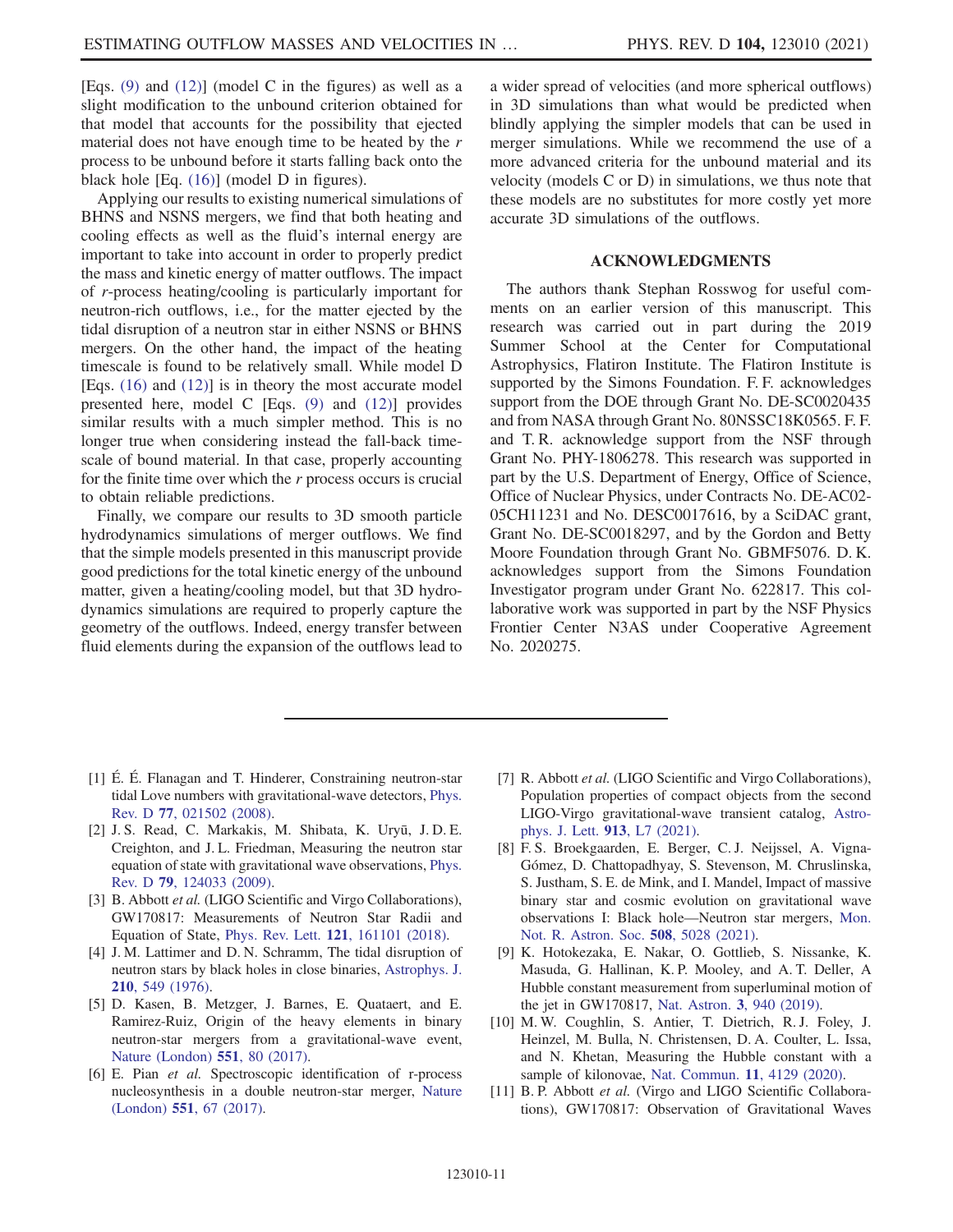from a Binary Neutron Star Inspiral, [Phys. Rev. Lett.](https://doi.org/10.1103/PhysRevLett.119.161101) 119, [161101 \(2017\).](https://doi.org/10.1103/PhysRevLett.119.161101)

- [12] B. P. Abbott et al. (GROND, SALT Group, OzGrav, DFN, INTEGRAL, Virgo, Insight-Hxmt, MAXI Team, Fermi-LAT, J-GEM, RATIR, IceCube, CAASTRO, LWA, ePES-STO, GRAWITA, RIMAS, SKA South Africa/MeerKAT, H.E.S.S., 1M2H Team, IKI-GW Follow-up, Fermi GBM, Pi of Sky, DWF (Deeper Wider Faster Program), Dark Energy Survey, MASTER, AstroSat Cadmium Zinc Telluride Imager Team, Swift, Pierre Auger, ASKAP, VINROUGE, JAGWAR, Chandra Team at McGill University, TTU-NRAO, GROWTH, AGILE Team, MWA, ATCA, AST3, TOROS, Pan-STARRS, NuSTAR, ATLAS Telescopes, BOOTES, CaltechNRAO, LIGO Scientific, High Time Resolution Universe Survey, Nordic Optical Telescope, Las Cumbres Observatory Group, TZAC Consortium, LOFAR, IPN, DLT40, Texas Tech University, HAWC, ANTARES, KU, Dark Energy Camera GW-EM, CALET, Euro VLBI Team, ALMA), Multi-messenger observations of a binary neutron star merger, [Astrophys. J.](https://doi.org/10.3847/2041-8213/aa91c9) 848, L12 [\(2017\).](https://doi.org/10.3847/2041-8213/aa91c9)
- [13] B. P. Abbott et al. (Virgo, Fermi-GBM, INTEGRAL and LIGO Scientific Collaborations), Gravitational waves and gamma-rays from a binary neutron star merger: GW170817 and GRB 170817A, [Astrophys. J.](https://doi.org/10.3847/2041-8213/aa920c) 848, L13 (2017).
- [14] M. M. Kasliwal et al., Illuminating gravitational waves: A concordant picture of photons from a neutron star merger, Science 358[, 1559 \(2017\).](https://doi.org/10.1126/science.aap9455)
- [15] R. Chornock, The electromagnetic counterpart of the binary neutron star merger LIGO/Virgo GW170817. IV. Detection of near-infrared signatures of r-process nucleosynthesis with Gemini-South, [Astrophys. J. Lett.](https://doi.org/10.3847/2041-8213/aa905c) 848, L19 [\(2017\).](https://doi.org/10.3847/2041-8213/aa905c)
- [16] P. S. Cowperthwaite et al., The electromagnetic counterpart of the binary neutron star merger LIGO/Virgo GW170817. II. UV, optical, and near-infrared light curves and comparison to kilonova models, [Astrophys. J.](https://doi.org/10.3847/2041-8213/aa8fc7) 848, L17 (2017).
- [17] C. D. Kilpatrick et al., Electromagnetic evidence that SSS17a is the result of a binary neutron star merger, [Science](https://doi.org/10.1126/science.aaq0073) 358[, 1583 \(2017\)](https://doi.org/10.1126/science.aaq0073).
- [18] C. McCully, D. Hiramatsu, D. A. Howell, G. Hosseinzadeh, I. Arcavi, D. Kasen, J. Barnes, M. M. Shara, T. B. Williams, P. Väisänen, S. B. Potter, E. Romero-Colmenero, S. M. Crawford, D. A. H. Buckley, J. Cooke, I. Andreoni, T. A. Pritchard, J. Mao, M. Gromadzki, and J. Burke, The rapid reddening and featureless optical spectra of the optical counterpart of GW170817, AT 2017gfo, during the first four days, [Astrophys. J. Lett.](https://doi.org/10.3847/2041-8213/aa9111) 848, L32 (2017).
- [19] M. Nicholl et al., The electromagnetic counterpart of the binary neutron star merger LIGO/Virgo GW170817. III. Optical and UV spectra of a blue kilonova from fast polar ejecta, [Astrophys. J. Lett.](https://doi.org/10.3847/2041-8213/aa9029) 848, L18 (2017).
- [20] S.J. Smartt et al., A kilonova as the electromagnetic counterpart to a gravitational-wave source, [Nature \(London\)](https://doi.org/10.1038/nature24303) 551[, 75 \(2017\).](https://doi.org/10.1038/nature24303)
- [21] M. Soares-Santos et al., The electromagnetic counterpart of the binary neutron star merger LIGO/Virgo GW170817. I. Discovery of the optical counterpart using the dark energy camera, [Astrophys. J. Lett.](https://doi.org/10.3847/2041-8213/aa9059) 848, L16 (2017).
- [22] N. R. Tanvir et al., The emergence of a Lanthanide-rich kilonova following the merger of two neutron stars, [As](https://doi.org/10.3847/2041-8213/aa90b6)[trophys. J. Lett.](https://doi.org/10.3847/2041-8213/aa90b6) 848, L27 (2017).
- [23] P. A. Evans et al., Swift and NuSTAR observations of GW170817: Detection of a blue kilonova, [Science](https://doi.org/10.1126/science.aap9580) 358, [1565 \(2017\)](https://doi.org/10.1126/science.aap9580).
- [24] K. P. Mooley, A. T. Deller, O. Gottlieb, E. Nakar, G. Hallinan, S. Bourke, D. A. Frail, A. Horesh, A. Corsi, and K. Hotokezaka, Superluminal motion of a relativistic jet in the neutron-star merger GW170817, [Nature \(London\)](https://doi.org/10.1038/s41586-018-0486-3) 561[, 355 \(2018\)](https://doi.org/10.1038/s41586-018-0486-3).
- <span id="page-12-0"></span>[25] A. Balasubramanian, A. Corsi, K. P. Mooley, M. Brightman, G. Hallinan, K. Hotokezaka, D. L. Kaplan, D. Lazzati, and E. J. Murphy, Continued radio observations of GW170817 3.5 years post-merger, [Astrophys. J. Lett.](https://doi.org/10.3847/2041-8213/abfd38) 914, L20 (2021).
- <span id="page-12-1"></span>[26] B. Abbott et al. (LIGO Scientific and Virgo Collaborations), GW190425: Observation of a compact binary coalescence with total mass ~3.4  $M_{\odot}$ , [Astrophys. J. Lett.](https://doi.org/10.3847/2041-8213/ab75f5) 892, L3 [\(2020\).](https://doi.org/10.3847/2041-8213/ab75f5)
- <span id="page-12-2"></span>[27] R. Abbott et al. (LIGO Scientific, KAGRA and VIRGO Collaborations), Observation of gravitational waves from two neutron star–black hole coalescences, [Astrophys. J.](https://doi.org/10.3847/2041-8213/ac082e) Lett. 915[, L5 \(2021\)](https://doi.org/10.3847/2041-8213/ac082e).
- <span id="page-12-3"></span>[28] C. Kouveliotou, C. A. Meegan, G. J. Fishman, N. P. Bhat, M. S. Briggs, T. M. Koshut, W. S. Paciesas, and G. N. Pendleton, Identification of two classes of gamma-ray bursts, [Astrophys. J. Lett.](https://doi.org/10.1086/186969) 413, L101 (1993).
- [29] R. L. Aptekar, D. D. Frederiks, S. V. Golenetskii, V. N. Ilynskii, E. P. Mazets, V. N. Panov, Z. J. Sokolova, M. M. Terekhov, L. O. Sheshin, T. L. Cline, and D. E. Stilwell, Konus-W gamma-ray burst experiment for the GGS wind spacecraft, [Space Sci. Rev.](https://doi.org/10.1007/BF00751332) 71, 265 (1995).
- [30] N. Gehrels, E. Ramirez-Ruiz, and D. B. Fox, Gamma-ray bursts in the Swift era, [Annu. Rev. Astron. Astrophys.](https://doi.org/10.1146/annurev.astro.46.060407.145147) 47, [567 \(2009\)](https://doi.org/10.1146/annurev.astro.46.060407.145147).
- [31] W. B. Atwood et al., The large area telescope on the Fermi gamma-ray space telescope mission, [Astrophys. J.](https://doi.org/10.1088/0004-637X/697/2/1071) 697, [1071 \(2009\)](https://doi.org/10.1088/0004-637X/697/2/1071).
- <span id="page-12-4"></span>[32] W. Fong, E. Berger, R. Margutti, and B. A. Zauderer, A decade of short-duration gamma-ray burst broadband afterglows: Energetics, circumburst densities, and jet opening angles, [Astrophys. J.](https://doi.org/10.1088/0004-637X/815/2/102) 815, 102 (2015).
- <span id="page-12-5"></span>[33] N. R. Tanvir, A. J. Levan, A. S. Fruchter, J. Hjorth, R. A. Hounsell, K. Wiersema, and R. L. Tunnicliffe, A 'kilonova' associated with the short-duration γ-ray burst GRB130603B, [Nature \(London\)](https://doi.org/10.1038/nature12505) 500, 547 (2013).
- [34] E. Berger, W. Fong, and R. Chornock, An r-process kilonova associated with the short-hard GRB 130603B, [Astrophys. J. Lett.](https://doi.org/10.1088/2041-8205/774/2/L23) 774, L23 (2013).
- [35] Z.-P. Jin, X. Li, Z. Cano, S. Covino, Y.-Z. Fan, and D.-M. Wei, The light curve of the macronova associated with the long-short burst GRB 060614, [Astrophys. J. Lett.](https://doi.org/10.1088/2041-8205/811/2/L22) 811, L22 [\(2015\).](https://doi.org/10.1088/2041-8205/811/2/L22)
- <span id="page-12-6"></span>[36] B. Yang, Z.-P. Jin, X. Li, S. Covino, X.-Z. Zheng, K. Hotokezaka, Y.-Z. Fan, T. Piran, and D.-M. Wei, A possible macronova in the late afterglow of the 'long-short' burst GRB 060614, [Nat. Commun.](https://doi.org/10.1038/ncomms8323) 6, 7323 (2015).
- <span id="page-12-7"></span>[37] L.-X. Li and B. Paczynski, Transient events from neutron star mergers, [Astrophys. J.](https://doi.org/10.1086/311680) 507, L59 (1998).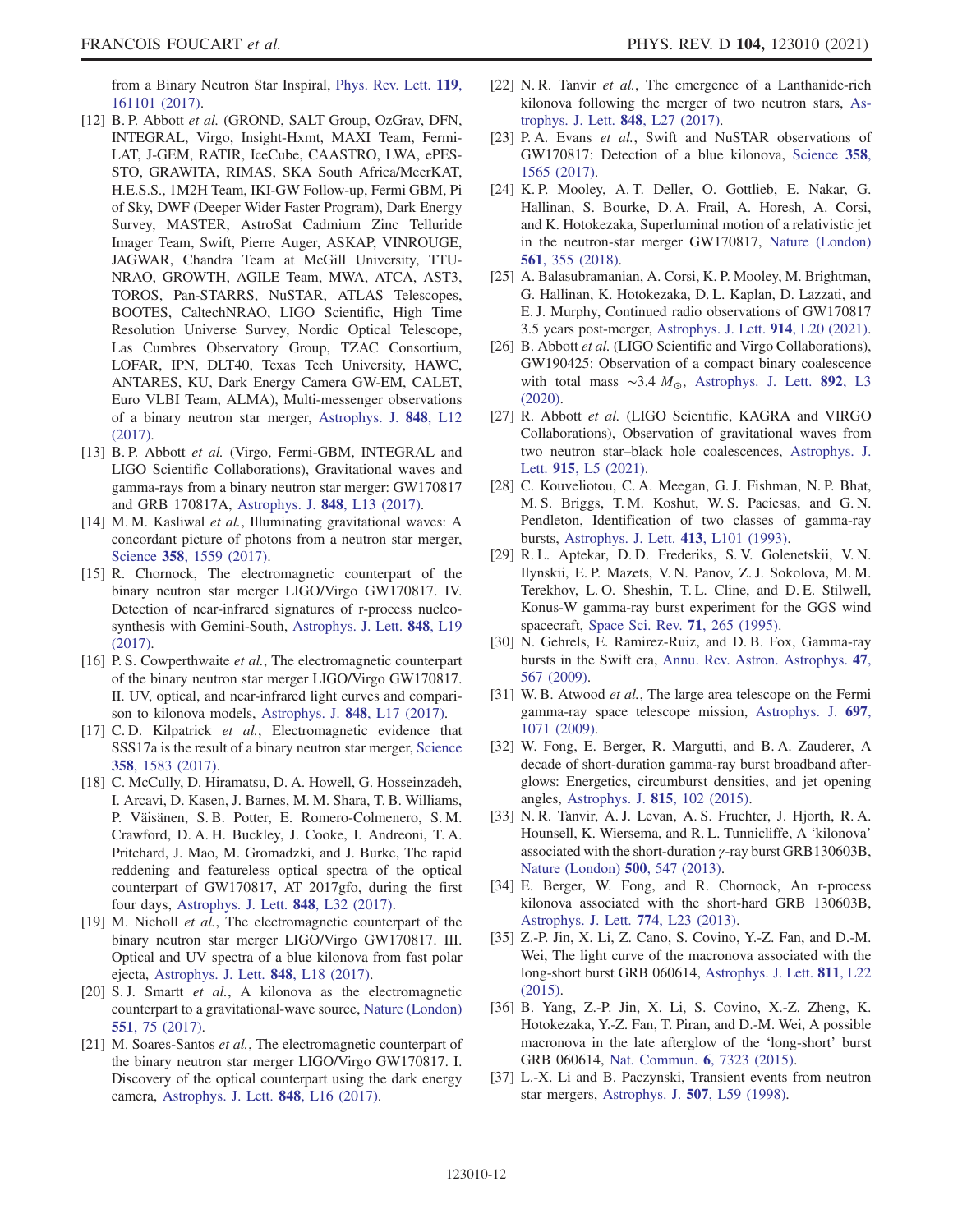- [38] B. D. Metzger, G. Martínez-Pinedo, S. Darbha, E. Quataert, A. Arcones, D. Kasen, R. Thomas, P. Nugent, I. V. Panov, and N. T. Zinner, Electromagnetic counterparts of compact object mergers powered by the radioactive decay of r-process nuclei, [Mon. Not. R. Astr. Soc.](https://doi.org/10.1111/j.1365-2966.2010.16864.x) 406, 2650 (2010).
- <span id="page-13-0"></span>[39] L. F. Roberts, D. Kasen, W. H. Lee, and E. Ramirez-Ruiz, Electromagnetic transients powered by nuclear decay in the tidal tails of coalescing compact binaries, [Astrophys. J. Lett.](https://doi.org/10.1088/2041-8205/736/1/L21) 736[, L21 \(2011\)](https://doi.org/10.1088/2041-8205/736/1/L21).
- <span id="page-13-1"></span>[40] J. Barnes and D. Kasen, Effect of a high opacity on the light curves of radioactively powered transients from compact object mergers, [Astrophys. J.](https://doi.org/10.1088/0004-637X/775/1/18) 775, 18 (2013).
- <span id="page-13-2"></span>[41] J. Barnes, Y. L. Zhu, K. A. Lund, T. M. Sprouse, N. Vassh, G. C. McLaughlin, M. R. Mumpower, and R. Surman, Kilonovae across the nuclear physics landscape: The impact of nuclear physics uncertainties on r-process-powered emission, [Astrophys. J.](https://doi.org/10.3847/1538-4357/ac0aec) 918, 44 (2021).
- [42] Y. L. Zhu, K. Lund, J. Barnes, T. M. Sprouse, N. Vassh, G. C. McLaughlin, M. R. Mumpower, and R. Surman, Modeling kilonova light curves: Dependence on nuclear inputs, [Astrophys. J.](https://doi.org/10.3847/1538-4357/abc69e) 906, 94 (2021).
- <span id="page-13-3"></span>[43] G. Raaijmakers et al., The challenges ahead for multimessenger analyses of gravitational waves and kilonova: A case study on GW190425, [arXiv:2102.11569.](https://arXiv.org/abs/2102.11569)
- <span id="page-13-4"></span>[44] B.D. Metzger, A. Arcones, E. Quataert, and G. Martínez-Pinedo, The effects of r-process heating on fallback accretion in compact object mergers, [Mon. Not. R. Astr. Soc.](https://doi.org/10.1111/j.1365-2966.2009.16107.x) 402, [2771 \(2010\)](https://doi.org/10.1111/j.1365-2966.2009.16107.x).
- <span id="page-13-5"></span>[45] A. Hajela et al., The emergence of a new source of x-rays from the binary neutron star merger GW170817, [arXiv:](https://arXiv.org/abs/2104.02070) [2104.02070.](https://arXiv.org/abs/2104.02070)
- <span id="page-13-6"></span>[46] B.D. Metzger and R. Fernandez, From neutrino- to photoncooled in three years: Can fallback accretion explain the x-ray excess in GW170817?, [Astrophys. J. Lett.](https://doi.org/10.3847/2041-8213/ac1169) 916, L3 [\(2021\).](https://doi.org/10.3847/2041-8213/ac1169)
- <span id="page-13-7"></span>[47] D. Desai, B. D. Metzger, and F. Foucart, Imprints of r-process heating on fall-back accretion: Distinguishing black hole–neutron star from double neutron star mergers, [Mon. Not. R. Astron. Soc.](https://doi.org/10.1093/mnras/stz644) 485, 4404 (2019).
- <span id="page-13-8"></span>[48] W. Ishizaki, K. Kiuchi, K. Ioka, and S. Wanajo, Fallback accretion halted by R-process heating in neutron star mergers and gamma-ray bursts, [arXiv:2104.04708](https://arXiv.org/abs/2104.04708).
- <span id="page-13-9"></span>[49] K. Kawaguchi, K. Kyutoku, M. Shibata, and M. Tanaka, Models of kilonova/macronova emission from black hole— Neutron star mergers, [Astrophys. J.](https://doi.org/10.3847/0004-637X/825/1/52) 825, 52 (2016).
- [50] T. Dietrich and M. Ujevic, Modeling dynamical ejecta from binary neutron star mergers and implications for electromagnetic counterparts, [Classical Quantum Gravity](https://doi.org/10.1088/1361-6382/aa6bb0) 34, [105014 \(2017\).](https://doi.org/10.1088/1361-6382/aa6bb0)
- [51] M. W. Coughlin, T. Dietrich, B. Margalit, and B. D. Metzger, Multimessenger Bayesian parameter inference of a binary neutron star merger, [Mon. Not. R. Astron.](https://doi.org/10.1093/mnrasl/slz133) Soc. 489[, L91 \(2019\)](https://doi.org/10.1093/mnrasl/slz133).
- [52] C. Barbieri, O. S. Salafia, A. Perego, M. Colpi, and G. Ghirlanda, Light-curve models of black hole—Neutron star mergers: Steps towards a multi-messenger parameter estimation, [Astron. Astrophys.](https://doi.org/10.1051/0004-6361/201935443) 625, A152 (2019).
- <span id="page-13-10"></span>[53] C. J. Krger and F. Foucart, Estimates for disk and ejecta masses produced in compact binary mergers, [Phys. Rev. D](https://doi.org/10.1103/PhysRevD.101.103002) 101[, 103002 \(2020\).](https://doi.org/10.1103/PhysRevD.101.103002)
- <span id="page-13-11"></span>[54] K. Hotokezaka, K. Kiuchi, K. Kyutoku, H. Okawa, Y. Sekiguchi, M. Shibata, and K. Taniguchi, Mass ejection from the merger of binary neutron stars, [Phys. Rev. D](https://doi.org/10.1103/PhysRevD.87.024001) 87, [024001 \(2013\).](https://doi.org/10.1103/PhysRevD.87.024001)
- <span id="page-13-12"></span>[55] W. Kastaun and F. Galeazzi, Properties of hypermassive neutron stars formed in mergers of spinning binaries, [Phys.](https://doi.org/10.1103/PhysRevD.91.064027) Rev. D 91[, 064027 \(2015\)](https://doi.org/10.1103/PhysRevD.91.064027).
- <span id="page-13-13"></span>[56] V. Nedora, S. Bernuzzi, D. Radice, B. Daszuta, A. Endrizzi, A. Perego, A. Prakash, M. Safarzadeh, F. Schianchi, and D. Logoteta, Numerical relativity simulations of the neutron star merger GW170817: Long-term remnant evolutions, winds, remnant disks, and nucleosynthesis, [Astrophys. J.](https://doi.org/10.3847/1538-4357/abc9be) 906[, 98 \(2021\).](https://doi.org/10.3847/1538-4357/abc9be)
- <span id="page-13-14"></span>[57] K. Kawaguchi, S. Fujibayashi, M. Shibata, M. Tanaka, and S. Wanajo, A low-mass binary neutron star: Long-term ejecta evolution and kilonovae with weak blue emission, [Astrophys. J.](https://doi.org/10.3847/1538-4357/abf3bc) 913, 100 (2021).
- <span id="page-13-15"></span>[58] F. Foucart, D. Desai, W. Brege, M. D. Duez, D. Kasen, D. A. Hemberger, L. E. Kidder, H. P. Pfeiffer, and M. A. Scheel, Dynamical ejecta from precessing neutron star-black hole mergers with a hot, nuclear-theory based equation of state, [Classical Quantum Gravity](https://doi.org/10.1088/1361-6382/aa573b) 34, 044002 (2017).
- <span id="page-13-16"></span>[59] H. Klion, A. Tchekhovskoy, D. Kasen, A. Kathirgamaraju, E. Quataert, and R. Fernandez, The impact of r-process heating on the dynamics of neutron star merger accretion disc winds and their electromagnetic radiation, [arXiv:2108](https://arXiv.org/abs/2108.04251) [.04251.](https://arXiv.org/abs/2108.04251)
- <span id="page-13-17"></span>[60] S. Rosswog, The dynamic ejecta of compact object mergers and eccentric collisions, [Phil. Trans. R. Soc. A](https://doi.org/10.1098/rsta.2012.0272) 371, [20120272 \(2013\)](https://doi.org/10.1098/rsta.2012.0272).
- <span id="page-13-18"></span>[61] S. Rosswog, T. Piran, and E. Nakar, The multimessenger picture of compact object encounters: Binary mergers versus dynamical collisions, [Mon. Not. R. Astr. Soc.](https://doi.org/10.1093/mnras/sts708) 430, 2585 [\(2013\).](https://doi.org/10.1093/mnras/sts708)
- <span id="page-13-19"></span>[62] S. Rosswog, O. Korobkin, A. Arcones, F.-K. Thielemann, and T. Piran, The long-term evolution of neutron star merger remnants—I. The impact of r-process nucleosynthesis, [Mon. Not. R. Astr. Soc.](https://doi.org/10.1093/mnras/stt2502) 439, 744 (2014).
- <span id="page-13-20"></span>[63] D. Grossman, O. Korobkin, S. Rosswog, and T. Piran, The long-term evolution of neutron star merger remnants—II. Radioactively powered transients, [Mon. Not. R. Astr. Soc.](https://doi.org/10.1093/mnras/stt2503) 439[, 757 \(2014\)](https://doi.org/10.1093/mnras/stt2503).
- <span id="page-13-21"></span>[64] S. Darbha, D. Kasen, F. Foucart, and D. J. Price, Electromagnetic signatures from the tidal tail of a black hole— Neutron star merger, [Astrophys. J.](https://doi.org/10.3847/1538-4357/abff5d) 915, 69 (2021).
- <span id="page-13-22"></span>[65] R. Fernández, A. Tchekhovskoy, E. Quataert, F. Foucart, and D. Kasen, Long-term GRMHD simulations of neutron star merger accretion discs: Implications for electromagnetic counterparts, [Mon. Not. R. Astron. Soc.](https://doi.org/10.1093/mnras/sty2932) 482, 3373 [\(2019\).](https://doi.org/10.1093/mnras/sty2932)
- <span id="page-13-23"></span>[66] S. Fujibayashi, S. Wanajo, K. Kiuchi, K. Kyutoku, Y. Sekiguchi, and M. Shibata, Postmerger mass ejection of low-mass binary neutron stars, [Astrophys. J.](https://doi.org/10.3847/1538-4357/abafc2) 901, 122 [\(2020\).](https://doi.org/10.3847/1538-4357/abafc2)
- <span id="page-13-24"></span>[67] A. W. Steiner, M. Hempel, and T. Fischer, Core-collapse supernova equations of state based on neutron star observations, [Astrophys. J.](https://doi.org/10.1088/0004-637X/774/1/17) 774, 17 (2013).
- <span id="page-13-25"></span>[68] J. M. Lattimer and F. D. Swesty, A generalized equation of state for hot, dense matter, [Nucl. Phys.](https://doi.org/10.1016/0375-9474(91)90452-C) A535, 331 [\(1991\).](https://doi.org/10.1016/0375-9474(91)90452-C)